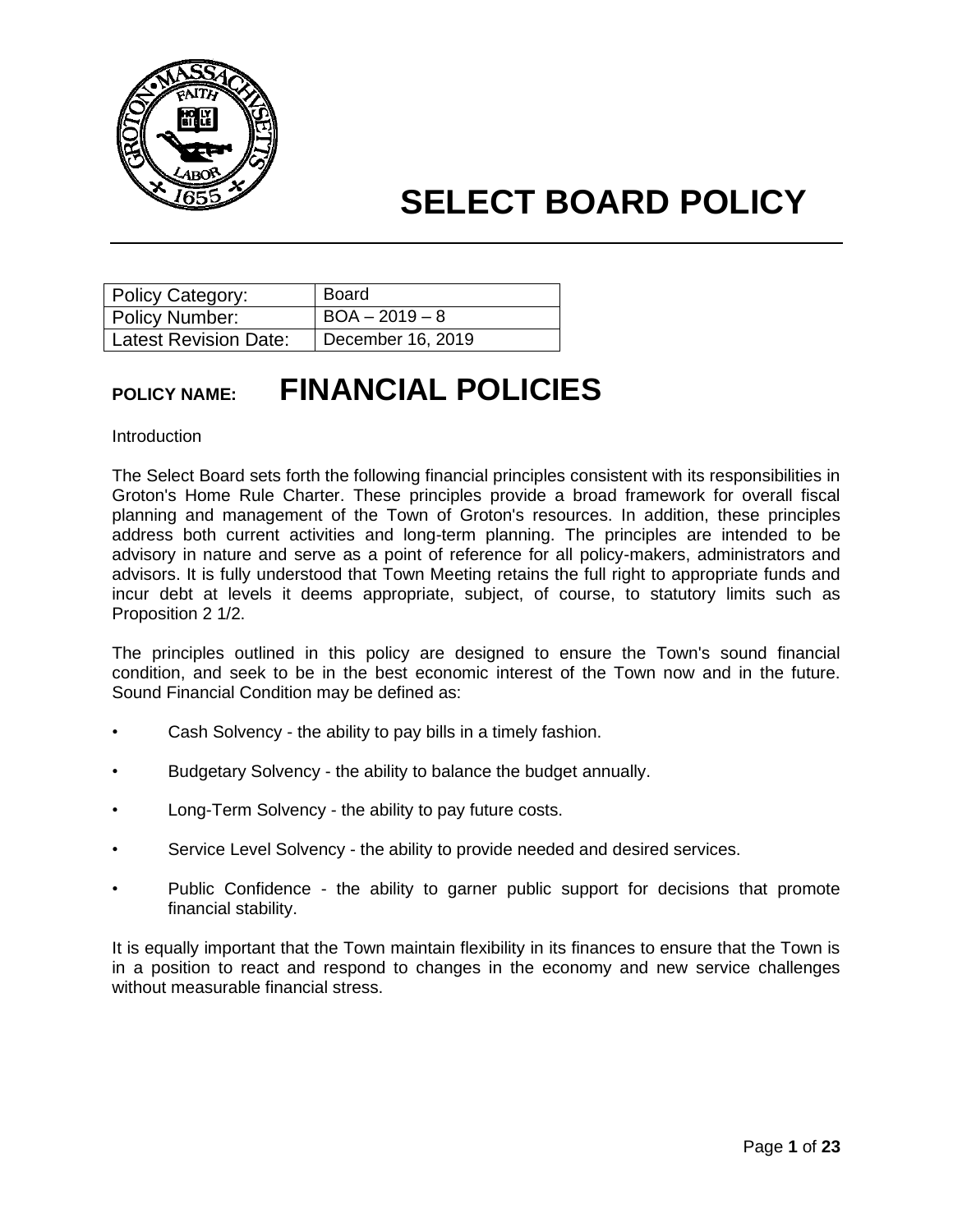

General Financial Guidelines

1. Financial discussions shall be open and inclusive. The Town is committed to regular financial forecasting, independent audit, and periodic public review of financial details and ratification of decisions by Town Meeting.

2. The Town will avoid budgetary procedures that balance current obligations at the expense of meeting future years' needs, such as postponing expenditures or accruing future years' revenues. Long and short term debt will be scheduled with careful attention to the Town's capital needs plan, and managed in such a way as to avoid excessive issuance costs.

3. Ongoing operating costs will be funded by ongoing operating revenue sources. This protects the Town from fluctuating service levels and avoids concern when one-time revenues are reduced or removed. The Town Manager and the Department of Finance shall collaborate with the Finance Committee to prepare, maintain and present to the Select Board and Town Meeting a five-year financial plan for the Town.

4. The Town will maintain a Stabilization Fund as one of its two primary financial reserves. It shall be the goal of the Town to achieve and maintain a balance of at least 5% of the Town's current line item budget.

5. The Town will maintain a Municipal Capital Stabilization Fund to defray the cost of new equipment, building maintenance, and capital improvements to town land and buildings to the extent that these costs may be funded by the Fund's balance. (See Debt Management Policies for costs exceeding the Fund's balance, which may be funded by borrowing.) It shall be the goal of the Town to maintain a balance in this fund of a minimum of 1.5% of the Town's current line item budget, with the objective to grow the fund to support near term and cover longer term needs.

6. The Town will continue to maintain a Conservation Fund to be used in part for the purchase of land, or conservation restrictions or agricultural preservation restrictions on lands that exhibit high value for protection because they contain important natural resources. The Conservation Commission is responsible for formulating and prioritizing a list of such parcels so that a plan may be established for future purchases. It shall be the goal to maintain a balance in the Conservation Fund of at least 2% of the Town's current line item budget, exclusive of Enterprises and the Community Preservation Fund; and to the extent possible, deposits to the Conservation Fund should come from the Community Preservation Surtax.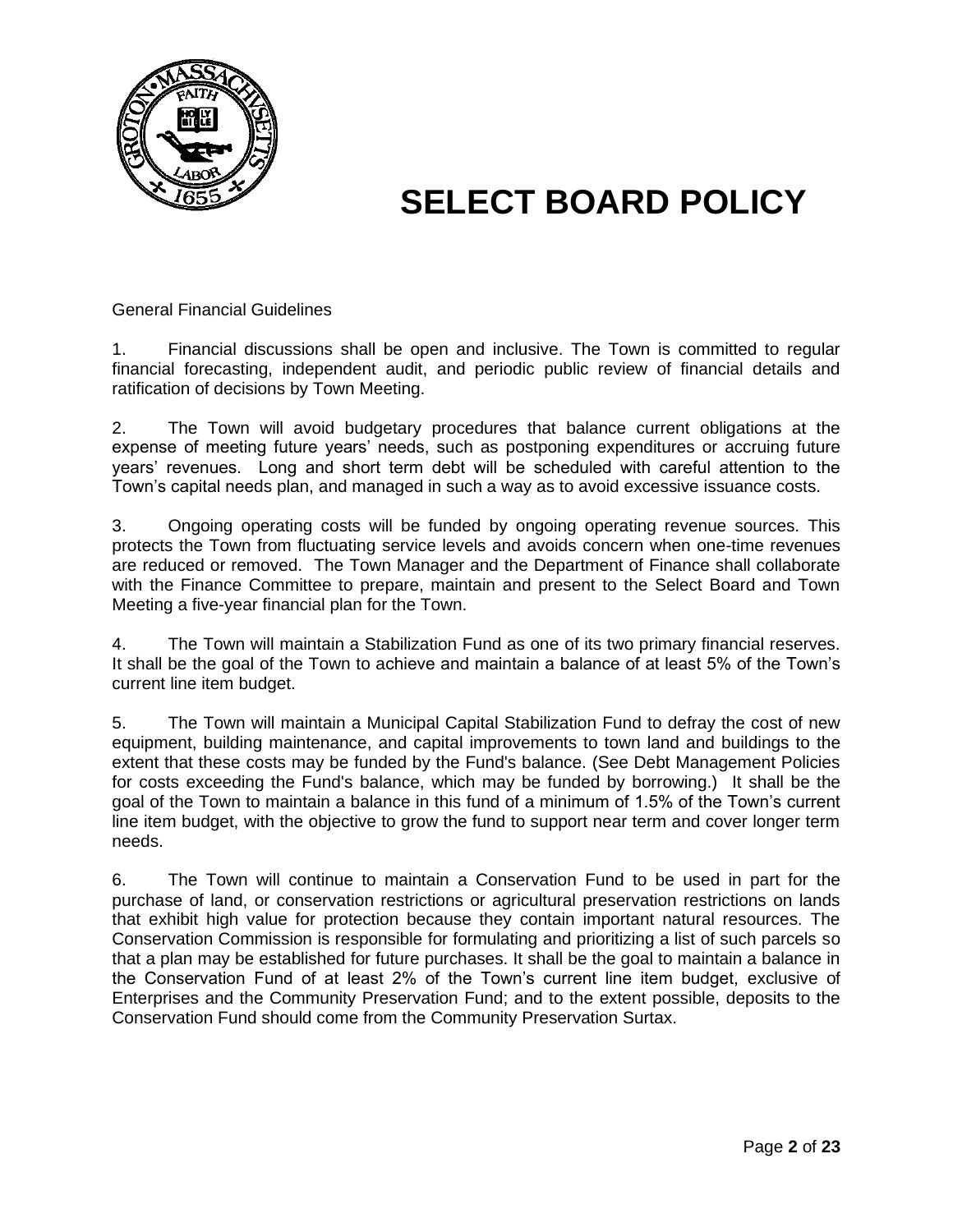

7. The Town shall maintain a Community Preservation Fund in accordance with the current law. The fund will be managed in a manner that will guarantee payment of current debt service prior to approving new capital costs. Borrowing shall be managed in order to assure that no more than a total 75% of CPA receipts, not including annual contributions to the fund by the Commonwealth, are dedicated to debt service in compliance with Massachusetts Department of Revenue IGR 00-209 and File #2004-464.

8. The Town shall monitor its Special Revenue Funds (Gifts, Grants, and Trusts) and its Enterprise Funds to assure the solvency of these funds and avoid undue stress on the general fund. To this end, a) Enterprise policies shall require that rates be set to ensure revenues are sufficient to fund all operating costs and debt service and fund retained earnings, unless there is an explicit policy implemented by the Town to provide General Fund support to the Enterprise. In addition, b) Enterprise policies shall include a goal for the targeted amount of retained earnings. The goal shall include amounts considered appropriate to fund unexpected occurrences and emergencies and expenditures necessary to meet change in law requirements, to fund capital and operating reserves, and to serve as a rate stabilization reserve. The policies shall also include a goal for debt limitations consistent with the Town's general goals. In addition, c) the Town shall not enter into contracts for reimbursable and/or matching grant liabilities whose aggregate total exceeds 1.5% of the Town's current line item budget, unless the Town Manager receives prior approval from the Select Board and Finance Committee.

9. The Select Board and the Finance Committee shall review the financial policies annually, seeking input from financial staff and advisors. This review should take place by October 1st of each year.

10. Investment practices will be in accordance with the Town's "Investment Policy".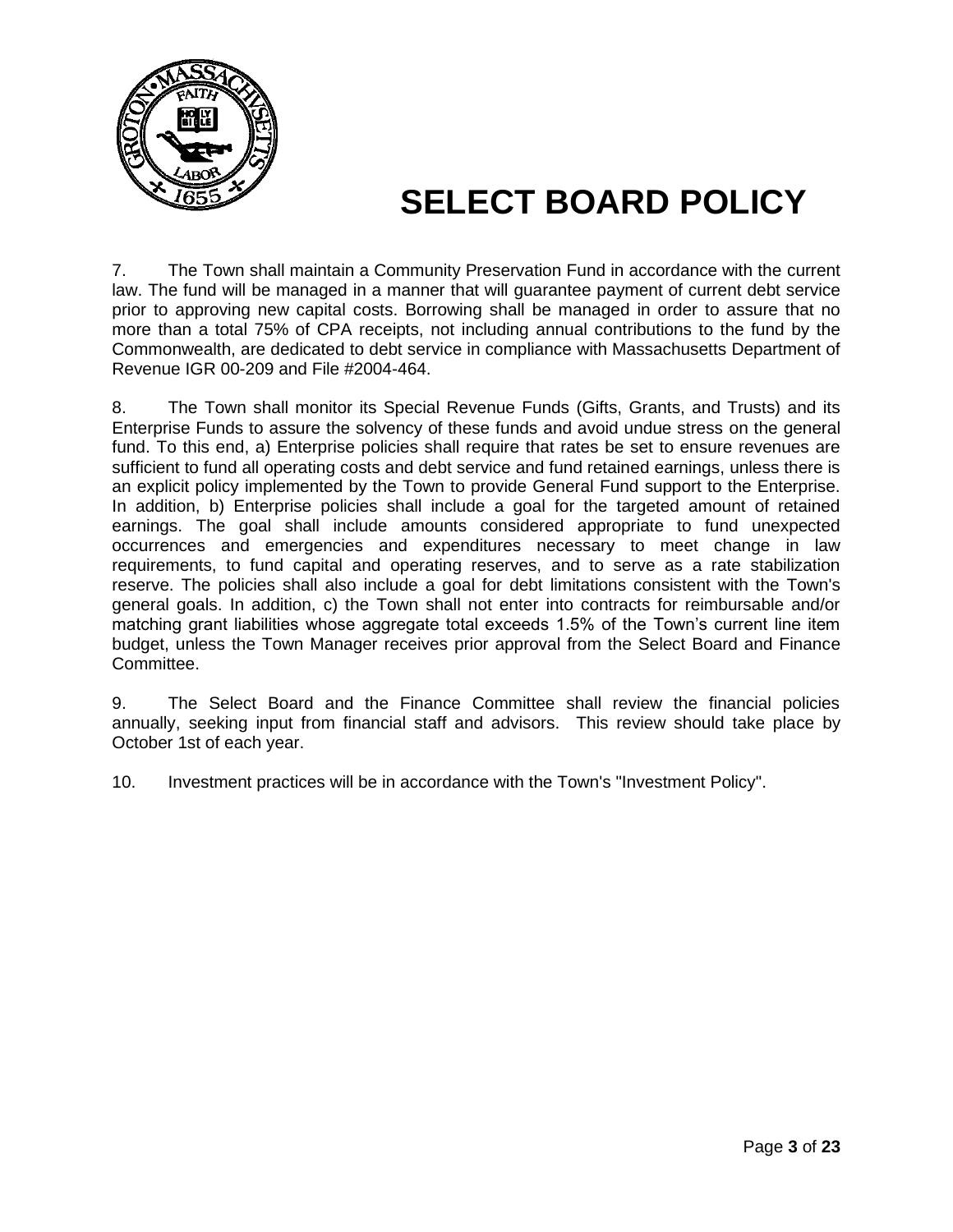

#### **TOWN OF GROTON FREE CASH POLICY**

#### I. PURPOSE AND SCOPE

The Town's Excess and Deficiency (E&D) Fund "Free Cash" is the result of the calculation, as of July 1, of Groton's remaining, unrestricted funds from its operations of the previous fiscal year based on the balance sheet as of June 30. It typically includes receipts in excess of revenue estimates and unspent amounts in departmental budget line items for the year just ended, plus unexpended free cash from previous years. Free Cash plays an important role in allowing Groton to sustain a strong credit rating. The purpose of this policy is to provide guidance on the use of Free Cash to fund certain expenditures

#### II. POLICY

1. As a nonrecurring revenue source, spending from the E&D account is allowed for any lawful municipal purpose, however, it should be restricted to paying one-time expenditures, funding capital projects, or replenishing other reserves.

2. The Town should strive to maintain an E&D account balance in an amount equal to one (1%) percent of its current Town's current line item budget. This amount is in addition to the policy of having the Stabilization Fund equal five (5%) percent of the Town's current line item budget.

3. The Town should strive to maintain a Municipal Capital Stabilization Fund (excluding the Town created GDRSD Capital Stabilization Fund) balance at 1.5% of the Town's current line item budget with the goal to grow the fund to support near term and cover longer term needs.

4. The E&D account balance shall be maintained through the use of fiscally responsible revenue projections and departmental spending.

5. The E&D account balance can be expended at the discretion of Town Meeting for the following purposes:

a. To Replenish the Stabilization Fund, replenish and grow the Capital Stabilization Fund and fund the Town created Groton-Dunstable Regional School District's Capital Stabilization Fund.

b. To pay employee incentives (i.e. health savings accounts, health reimbursement accounts, merit increases) contingent on the availability of a sufficient E&D account balance.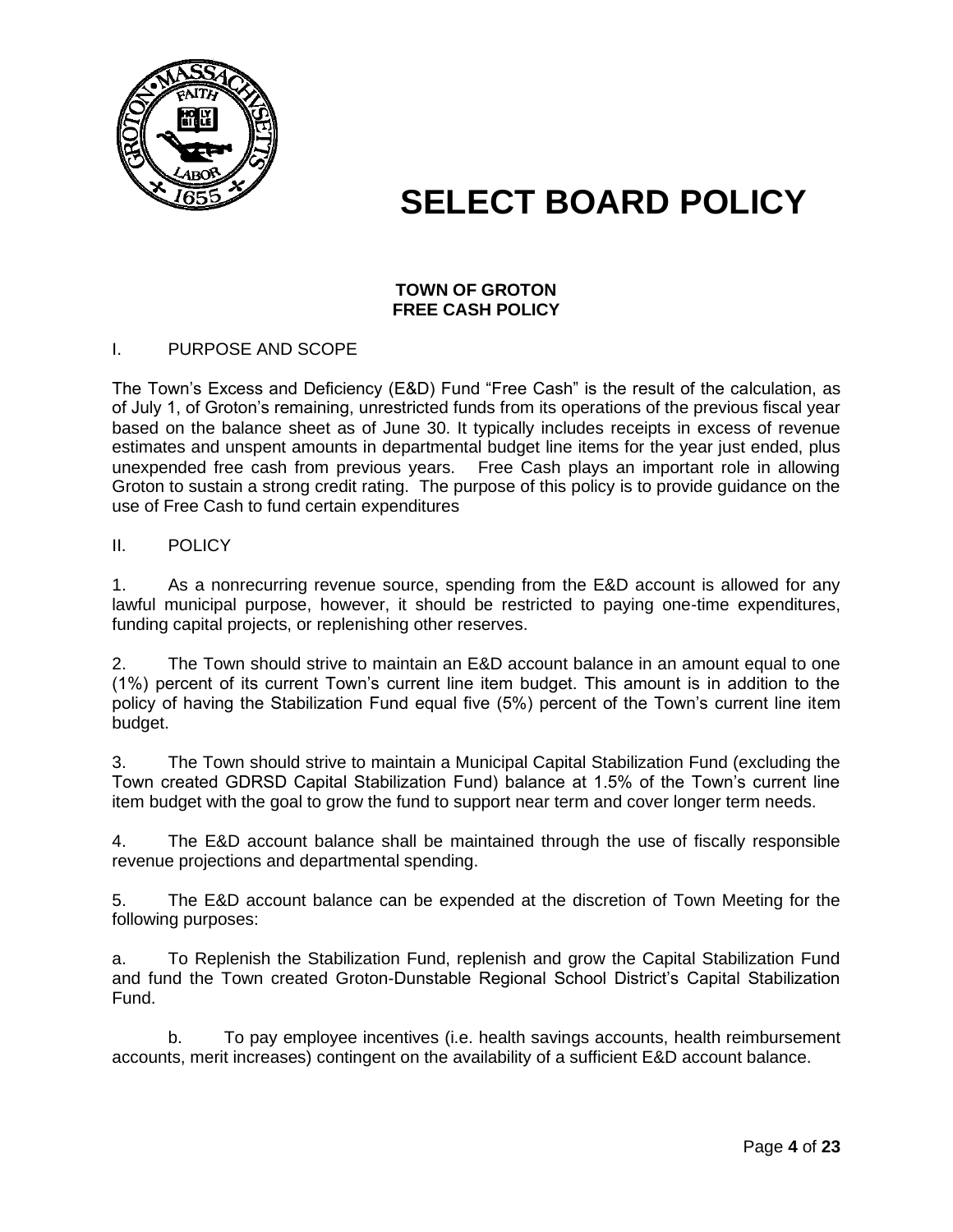

- c. To fund an annual contribution to the Other Post-Employment Benefits (OPEB) liability trust fund.
- d. To fund one-time projects proposed by the Select Board and Finance Committee.
- e. Offset the Tax Rate.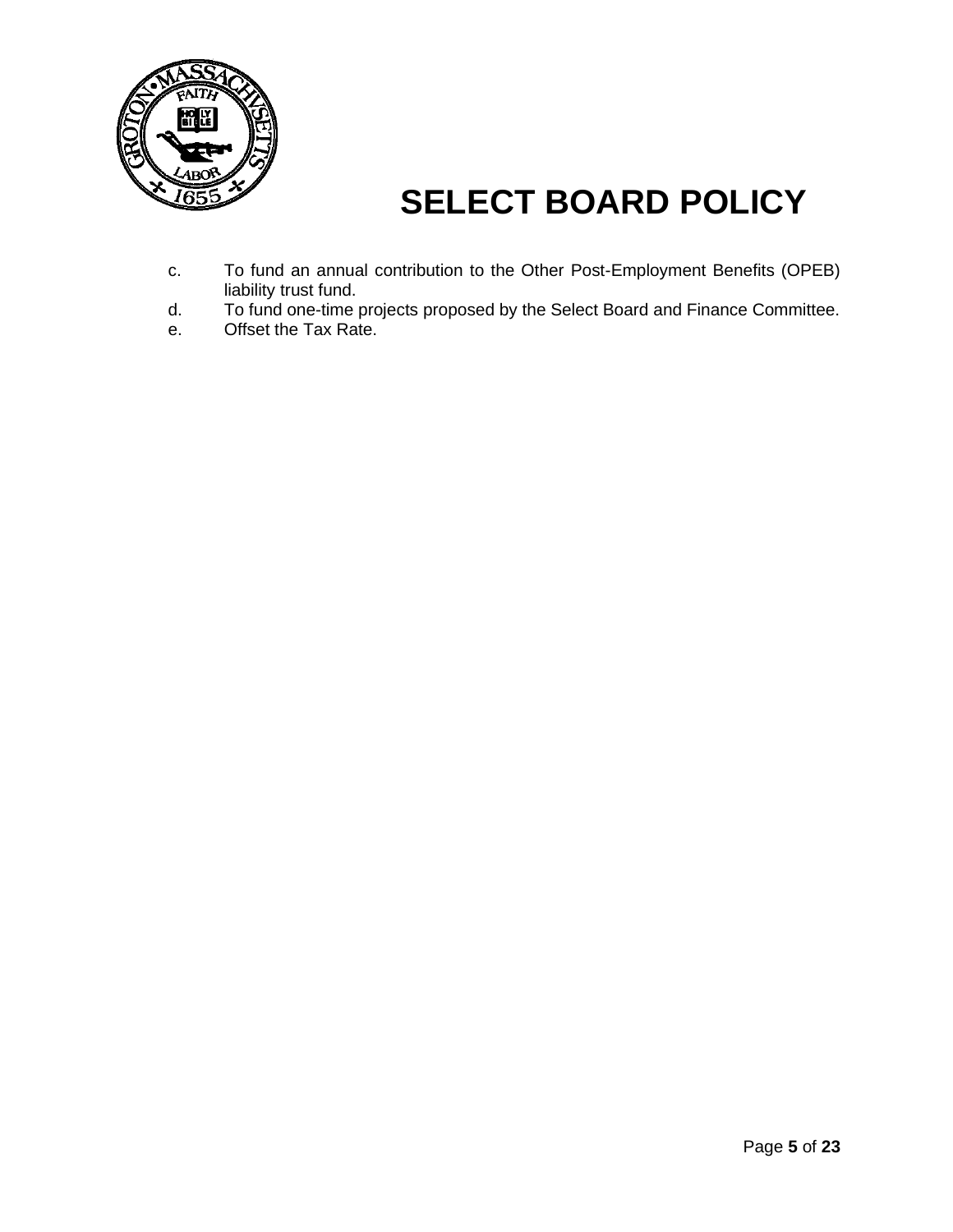

#### **TOWN OF GROTON DEBT MANAGEMENT POLICY**

**Introduction** 

The use of long-term debt is a common and often necessary way for a community to address major infrastructure and equipment needs. It is also a means of spreading the cost of large capital projects over a larger, changing population base. However, when a local government incurs long-term debt, it establishes a fixed obligation for many years. Accumulation of such fixed burdens can become so great that a local government finds it difficult to pay both its operational costs and debt service charges. Great care and planning must therefore be taken when incurring long-term debt to avoid placing a strain on future revenues. The purpose of this policy is to establish guidelines governing the use of long-term debt. Massachusetts General Laws, Chapter 44, Sections 7 & 8 regulate the purposes for which municipalities may incur debt and the maximum maturity for bonds issued for each purpose. Massachusetts General Laws, Chapter 44, Section l 0, specifies that the debt limit for towns is 5% of Equalized Valuation.

#### Capital Funding Guidelines

The Town's long-term debt strategies will be structured to reflect its capital needs and ability to pay. The Capital Stabilization Fund (see "Overall Financial Policies", #5) will be used in conjunction with regular financial forecasting to maintain overall borrowing costs at a reasonable level (see Debt Limitations below). The Town will not, in general, bond projects or aggregate funding of multiple projects/purchases that fall within the funding ability of the Capital Stabilization Fund. Except for emergency needs, the Town will plan its funding for major capital purchases or improvements by utilizing both the timing of debt acquisition and the length of term for debt repayment in a manner which allows the Town to remain within the guidelines for annual debt service (see Debt Limitations below).

#### Bond Rating

The community's bond rating is important because it determines the rate of interest it pays when selling bonds and notes. Other things being equal, the higher the bond rating, the lower the interest rate. Bond analysts (Moody's, Standard & Poor's, Fitch) typically look at four sets of factors in assigning a credit rating:

• Debt Factors: debt per capita, debt as a percentage of equalized valuation and rate debt amortization.

• Financial Factors: operating surpluses or deficits, free cash as a percent of revenue, state aid reliance, property tax collection rates, and unfunded pension liability.

• Economic Factors: property values, personal income levels, tax base growth, tax and economic base diversity, unemployment rates and population growth.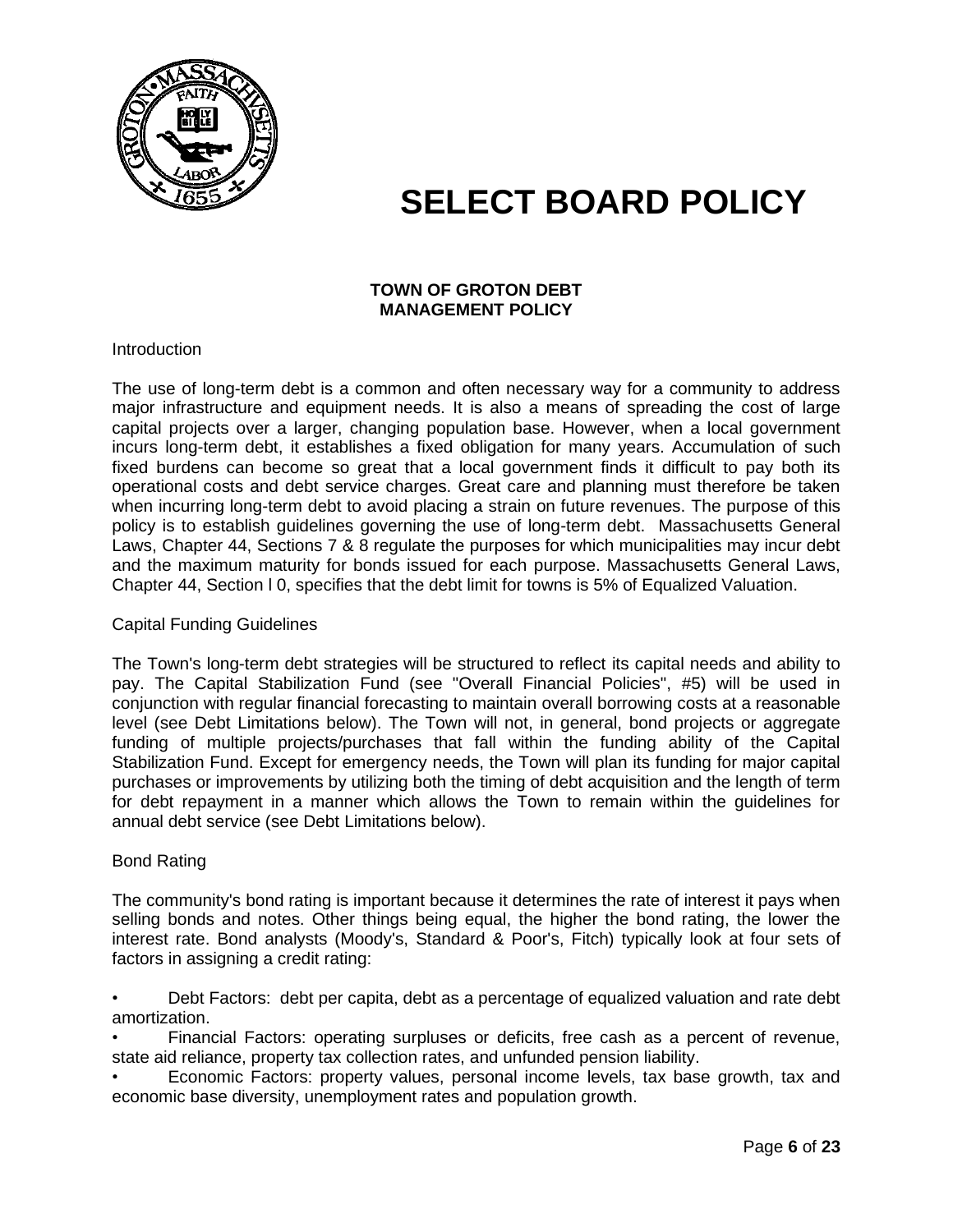

• Management Factors: governmental structure, the existence of a capital improvement plan, the quality of accounting and financial reporting, etc.

The Town will continually strive to improve its bond rating through sound financial management, improved receivables management, accounting and financial reporting and increased reserves, such as the Stabilization Fund.

#### Debt Limitations

General Fund Debt Service: A limit on debt service costs as a percent of the Town's total budget is especially important because of Proposition 2½ constraints on town's budget. At the same time, the community's regular and well-structured use of long-term debt symbolizes the municipality's commitment to maintaining and improving its infrastructure. The Town of Groton is committed to a debt service budget equal to 5% of the Town's current line item budget, exclusive of Enterprise funded debt, Community Preservation funded debt and debt service excluded from Proposition 2 1/2. The Town will also, by policy, establish a debt service "floor" of 3% of the Town's current line item budget, as an expression of support for continued investment in the town's roads, utilities, public facilities and other capital assets. In order to maintain these benchmarks, the Town should schedule future debt service to coincide with maturing debt service. To maintain this floor, if debt service is projected to fall below 3% of the Town's current line item budget, that amount below shall be expended on one-time pay-as-you-go capital or shall be appropriated to the Capital Stabilization Fund.

Debt Maturity Schedule: As previously stated, Chapter 44 of the General Laws specifies the maximum maturity for bonds issued for various purposes. However, a town may choose to borrow for periods less than the statutory limit. The Town of Groton is committed to establishing an average debt maturity goal of 10 years. This can be accomplished through more aggressive amortization of new debt service and shortening terms for existing debt when the option to refinance a bond becomes available. (It should be noted that revenue supported debt service for water and sewer projects will not be subject to this objective.)

#### Debt Strategies

Alternative Financing Strategies: The Town will continually pursue opportunities to acquire capital by means other than conventional borrowing; such as grants and low- or zero-interest loans from state agencies, such as the Mass Water Pollution Abatement trust (MWPAT) or the MWRA.

Debt Issuance: The Town will work closely with the Town's Financial Advisor and Bond Counsel to ensure that all legal requirements are met and that the lowest possible interest rate can be obtained.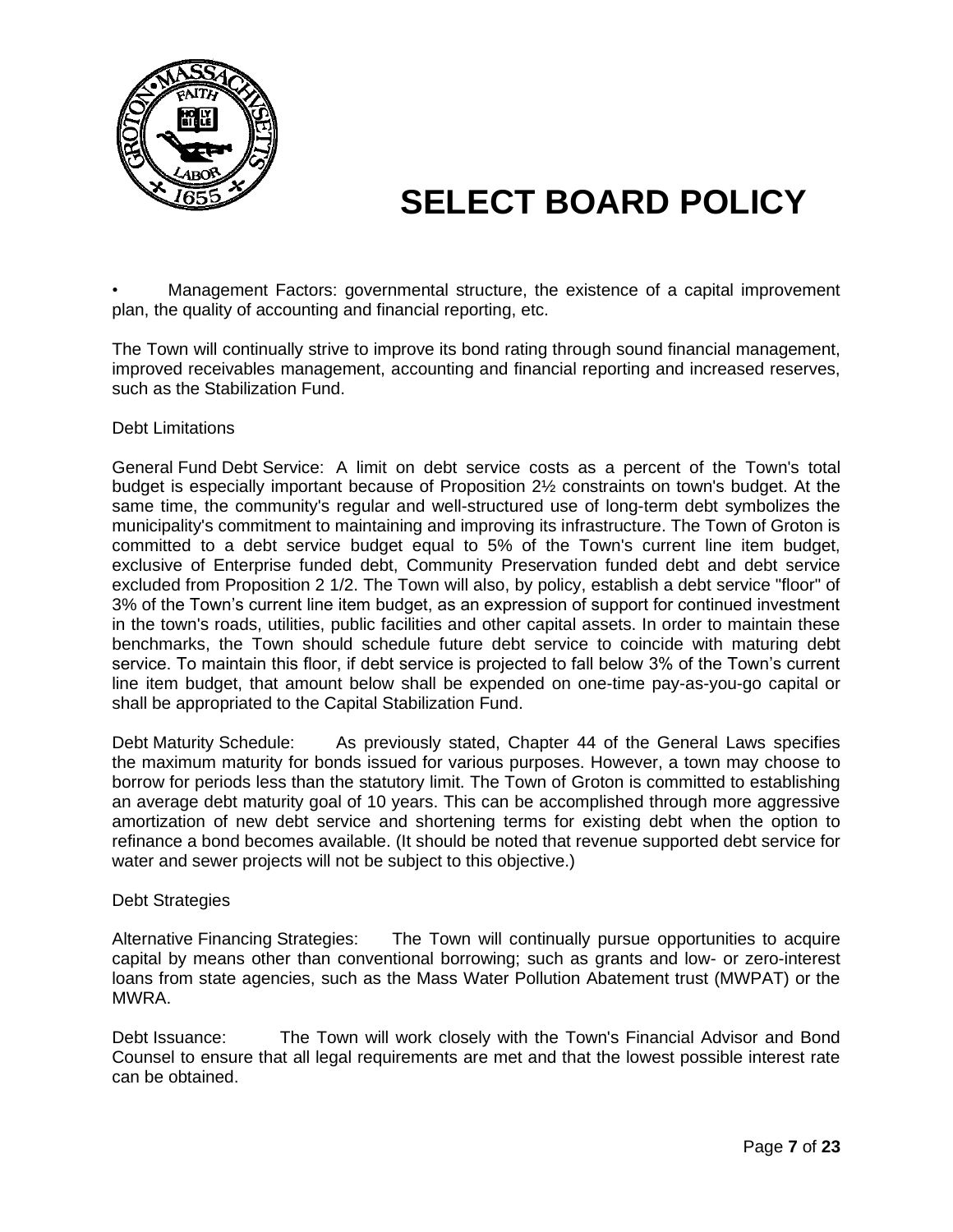

Enterprises: Any debt issued for the benefit of the Town's enterprise funds is to be paid from service revenues, unless there is an explicit direction from Town Meeting to contribute General Fund support of the debt service.

Capital Planning: No projects are to be funded by debt authorized by Town Meeting unless those projects have been incorporated in to and vetted by the Town's capital planning process.

Lease-Purchase Financings - any lease purchase agreements, financings, etc., utilized by the Town shall be considered debt for the purposes of this policy and shall be subject to all the constraints cited herein.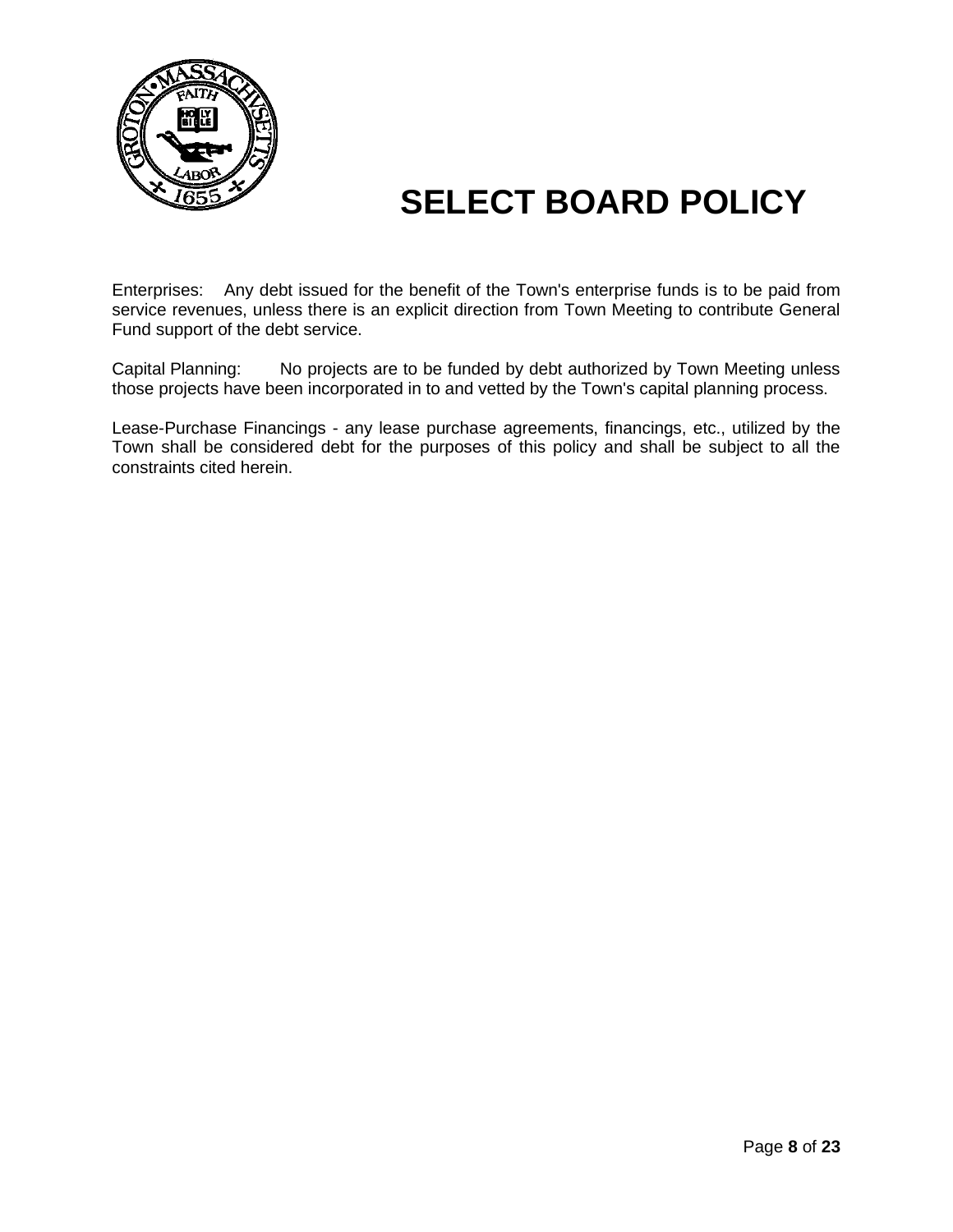

#### **TOWN OF GROTON POLICY FOR THE FUNDING OF OTHER OBLIGATIONS**

#### **Introduction**

Under Massachusetts General Laws, the Town is currently funding its unfunded pension liability through its participation in the Middlesex County Regional Retirement System. The Town also has the responsibility to fund its Other Post-Employment Benefits (OPEB) liability.

The Town will utilize the following policy towards that end:

#### Policy Guidelines

Independent Evaluation of Liability: The Town will have its liability measured by an outside consultant every second year; with interim evaluations done yearly for the purposes of updating the total liability.

Limitation of Retiree Health Care Costs: The Town has adopted the requirements of Section 18A of Chapter 32B, which serves to limit liability for retiree health insurance by utilizing the benefits of Medicare and thereby shifting some of the cost away from local funding.

OPEB Funding Plan:

#### PURPOSE

To provide the basis for a responsible plan for meeting the Town's obligation to provide other post-employment benefits (OPEB) to current and future retirees, this policy provides guidelines designed to ensure OPEB sustainability and achieve generational equity among those called upon to financially support OPEB, thereby avoiding transferring costs into the future. This policy is adopted in compliance with Governmental Accounting Standards Board (GASB 74/75) and Massachusetts General Law, Chapter 203C, §3 and Massachusetts General Law, Chapter 32B, §20.

#### **APPLICABILITY**

This policy encompasses OPEB-related budget decisions, accounting, financial reporting, and investment. It applies to the Select Board, Finance Committee and Town Manager in their budget decision making responsibilities. This Policy also applies to the OPEB related duties of the Finance Team members, including the Town Accountant, Town Treasurer-Tax Collector, Principal Assistant Assessor, Human Resources Director and Executive Assistant to the Town Manager.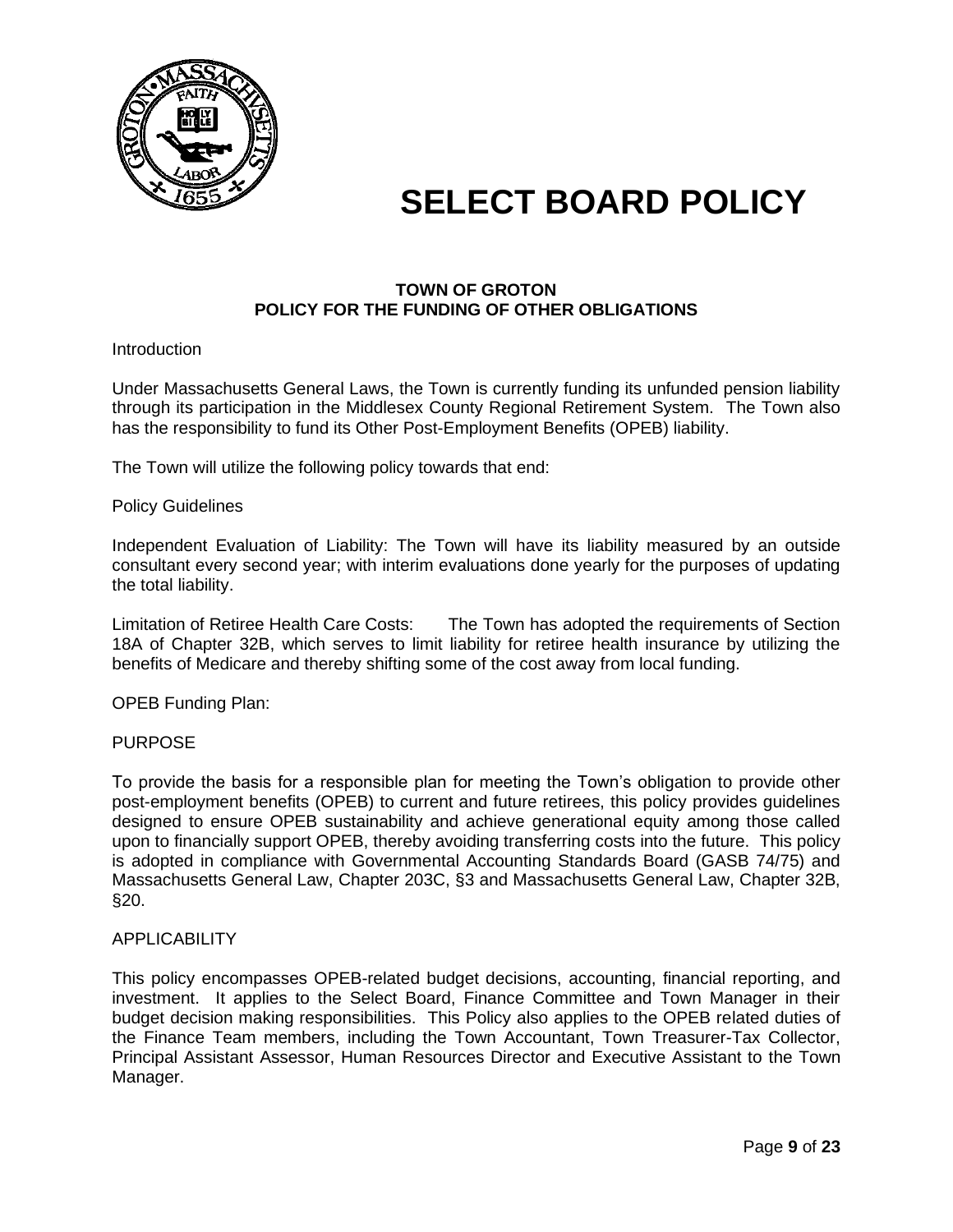

#### BACKGROUND

In addition to salaries, the Town of Groton compensates employees in a variety of other forms. Many earn benefits over their years of service that they will not receive until after retirement. A pension is one such earned benefit. Another is a set of retirement insurance plans for health and life. These are collectively referred to as other post-employment benefits or OPEB.

OPEB represents a significant liability for the Town that must be properly measured, reported, and planned for financially. As part of the long-range plan to fund this obligation, the Town established an OPEB Trust Fund, which allows for long term asset investment at higher rates of return than those realized by general operating funds. This fund is managed by the Town Treasurer.

#### **POLICY**

The Town of Groton is committed to funding the long-term cost of the benefits promised its employees. To do so, the Town will accumulate resources for future benefit payments in a disciplined, methodical manner during the active service life of employees. The Town will also periodically assess strategies to mitigate its OPEB liability. This involves evaluating the structure of offered benefits and their cost drivers while at the same time avoiding benefit reductions that would place undue burdens on employees or risk making the Town an uncompetitive employer.

#### A. Accounting and Reporting

The Town Treasurer, responsible for oversight of the investment portfolio, has designated Morgan Stanley as investment manager of the trust assets. The Treasurer will manage the fund's contributions and disbursements and monitor the account and investment activity reports. On an annual basis, the Finance Team will meet to review the Trust's investment policy to ensure conformance with the State's prudent investor laws, and to review investment strategy, performance and fees.

The Town Accountant will obtain actuarial analyses of the Town's OPEB liability every two years and will annually report the Town's OPEB obligations in financial statements that comply with the current guidelines of the Governmental Accounting Standards Board.

The Town Manager shall ensure that the Town's independent audit firm reviews compliance with the accounting and reporting provisions of this policy as part of its annual audits and will report on these to the Select Board.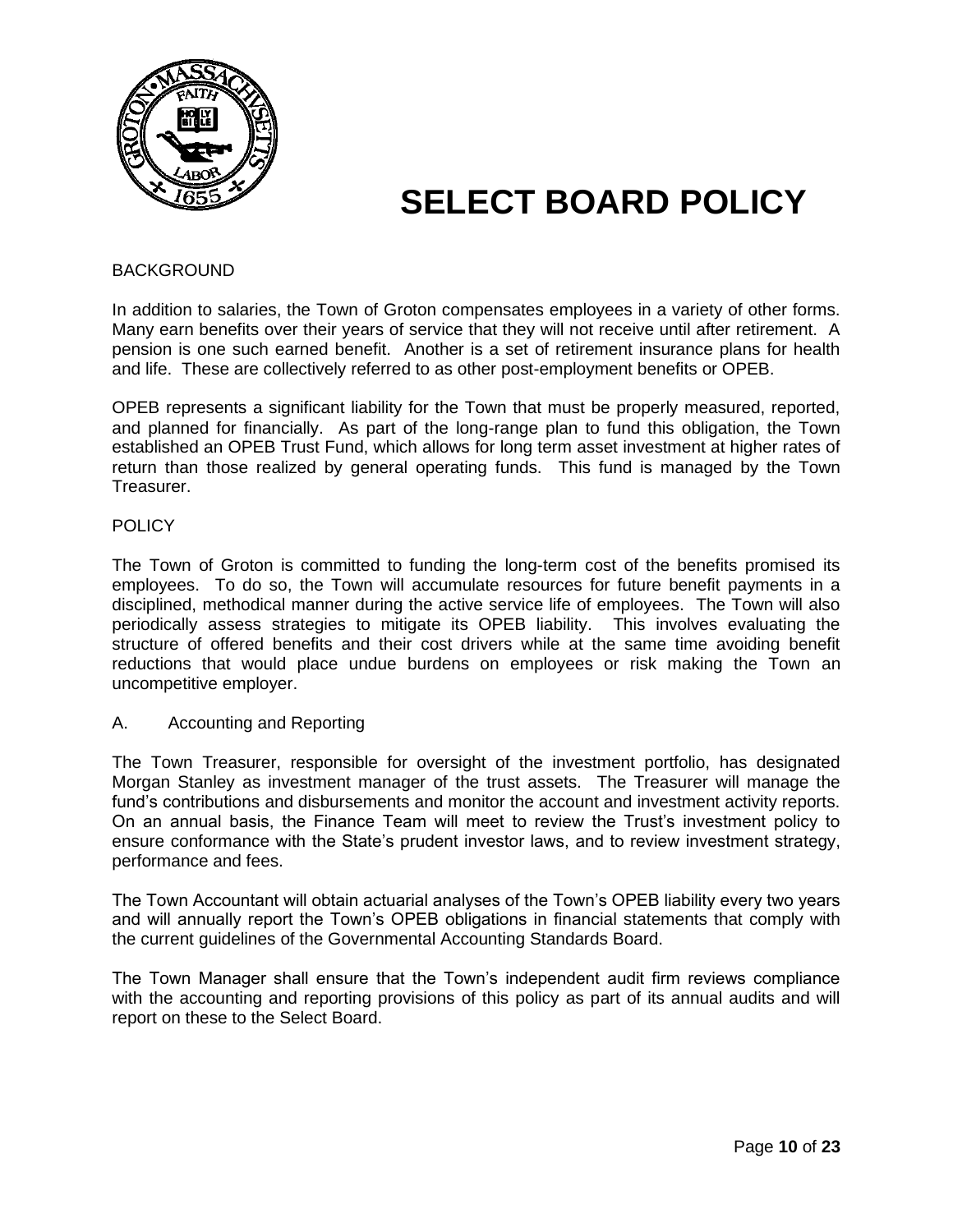

#### B. Mitigation

On an ongoing basis, the Town will assess healthcare cost containment measures and evaluate strategies to mitigate its OPEB liability. The Treasurer shall monitor proposed laws affecting OPEB and Medicare and analyze their impacts. The Treasurer shall also regularly audit the group insurance and retiree rolls and drop any participants found to be ineligible based on work hours, active Medicare status, or other factors.

#### C. Funding

To address the OPEB liability, decision makers shall analyze a variety of funding strategies and subsequently implement them as appropriate with the intention of fully funding the obligation. The Town shall derive funding to invest in the OPEB Trust from taxation, free cash, retained earnings, and any other legal form. Among strategies to consider for funding the obligation:

Determine and commit to appropriating an annual portion of Free Cash and available Tax Capacity.

Determine and appropriate annually the amount necessary to prevent the net present value OPEB Liability from increasing.

When a new position is created, determine the OPEB liability for the position and appropriate annually the anticipated OPEB liability of the position, in addition to the annual cost of the position.

When the Town's Unfunded Pension Liability is fully funded in 2035, the Town will appropriate such savings to the Town's OPEB Trust to reduce its OPEB Liability.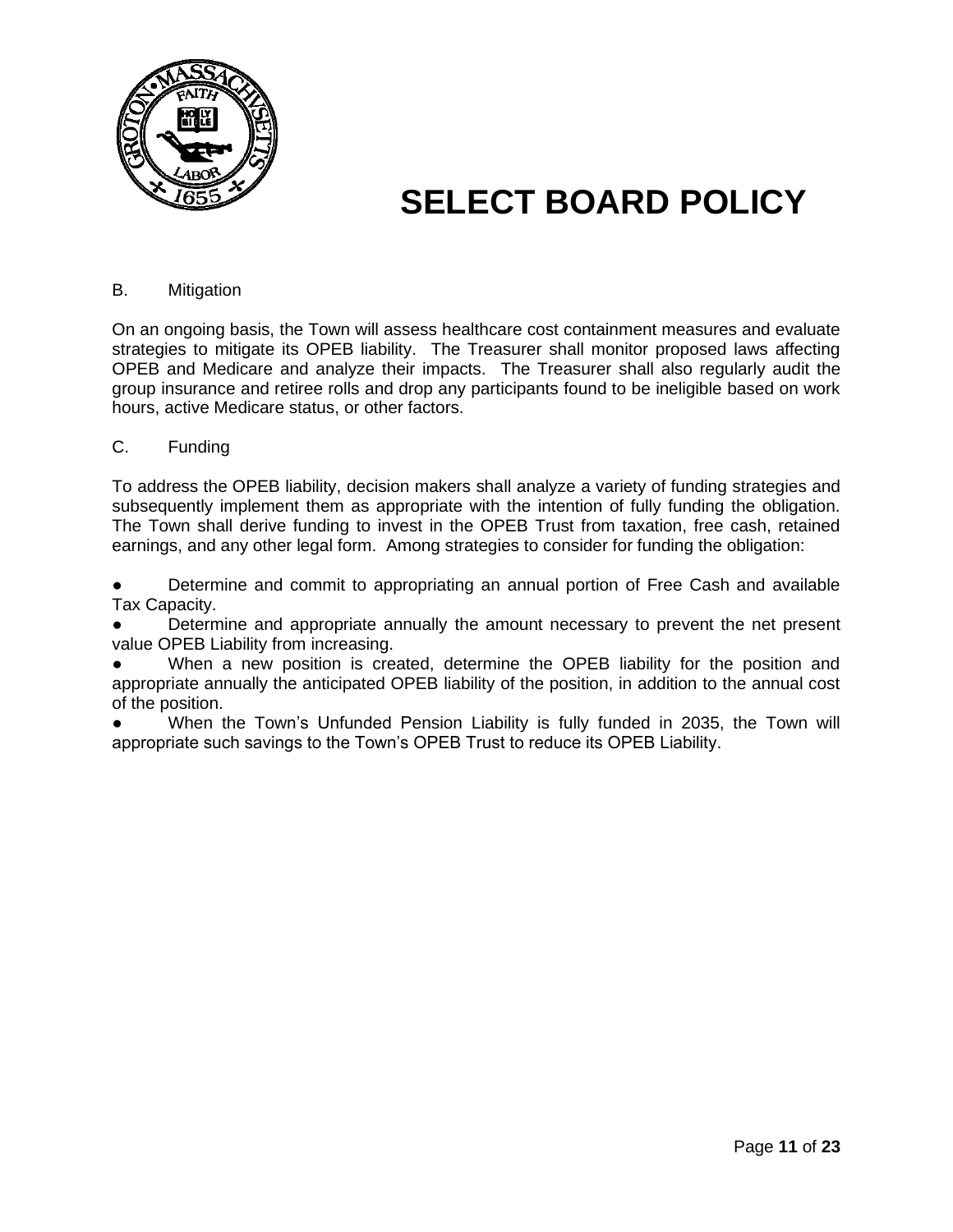

#### **TOWN OF GROTON POLICY FOR THE REVIEW OF BUDGET PERFORMANCE**

**Introduction** 

The Town Charter requires the Town Manager to present a balanced budget to the Select Board and the Finance Committee six months prior to the beginning of each fiscal year; in effect by January 1st. Prior to the formulation of the Budget, the Select Board, Finance Committee and Town Manager shall meet prior to October 1st to determine budgetary goals for the ensuing Fiscal Year. The initial budget is developed in conjunction with the Town's Department Managers and reviewed in several public meetings as well as formal public hearings, culminating in ratification by Town Meeting. The Town utilizes specific line items for its budget, each line considered a separate and distinct appropriation. In order to monitor expenditures and assure the integrity of the overall budget, regular review and management direction is required, as outlined in the policy guidelines below.

Policy Guidelines

Line Item Appropriation Review: Each Department Manager or elected/appointed Board/Commission is required to monitor expenditures, and local receipts revenue if applicable, relevant to that governmental area's operation. The Accounting Department will provide budget variance reports at least monthly as a management tool to aid periodic monitoring.

Total Budget Review: The Town Manager will review the monthly variance reports for all departments/cost centers; and the Town Accountant will provide ongoing oversight. There will be periodic presentation of the budget status to the Select Board and Finance Committee; this presentation to occur at least quarterly.

Reserve Fund: The Town will include a budgetary reserve fund equal to approximately l% of the total general fund appropriations less the assessments to the district schools which will be under the management of the Finance Committee to account for extraordinary or unforeseen expenses.

Line Item Transfer: The budget will be reviewed twice each year by the Town Manager in conjunction with the Town Accountant and the Finance Committee for opportunities to rebalance the original budget. Such reviews will take place prior to the fall and spring annual town meetings and any transfers will be publically debated and subsequently ratified by Town Meeting.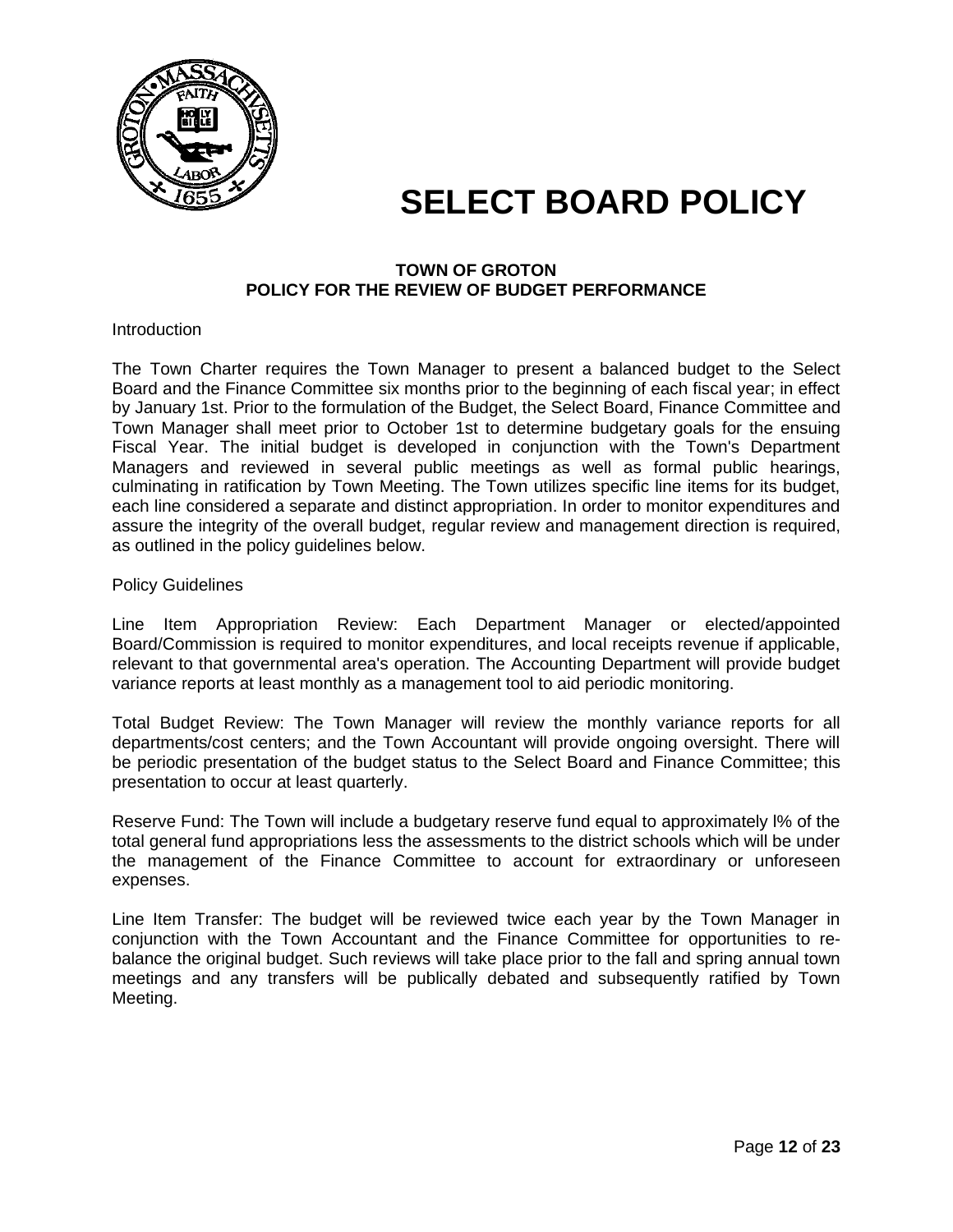

#### **TOWN OF GROTON POST ISSUANCE COMPLIANCE POLICY**

#### OBJECTIVE OF THE POLICY

The objective of this policy is to ensure compliance with federal tax law and regulations pertaining to the use of tax-exempt governmental purpose bonds and to the use of property, projects and equipment funded with tax-exempt governmental purpose bonds.

This document is to encompass the following:

The use of bond proceeds (and the term "bond", except as otherwise indicated, includes notes, bonds and tax-exempt lease purchases issued by the Town);

- The use of property, projects, equipment, etc. funded with tax-exempt bond proceeds;
- The timely expenditure of bond proceeds;

• Compliance with arbitrage yield restriction rules and with the calculation and timely payment of arbitrage rebate payments, as required;

- Filing requirements;
- The reserve of funds in anticipation of a rebate payment requirement;
- Collection and retention of necessary documentation; and
- Resolution of problems.

#### RESPONSIBILITIES OF THE PARTIES INVOLVED

The Town Treasurer shall be responsible for implementing this policy. The Treasurer will be assisted by:

• The Town Accountant, who is responsible for recording expenditures and interest earnings and for reviewing and approving contracts entered into by the Town;

The Town Manager, who is the Chief Procurement Officer, or a designated subordinate has ultimate responsibility for the implementation of Town capital projects and disposition of Town property; and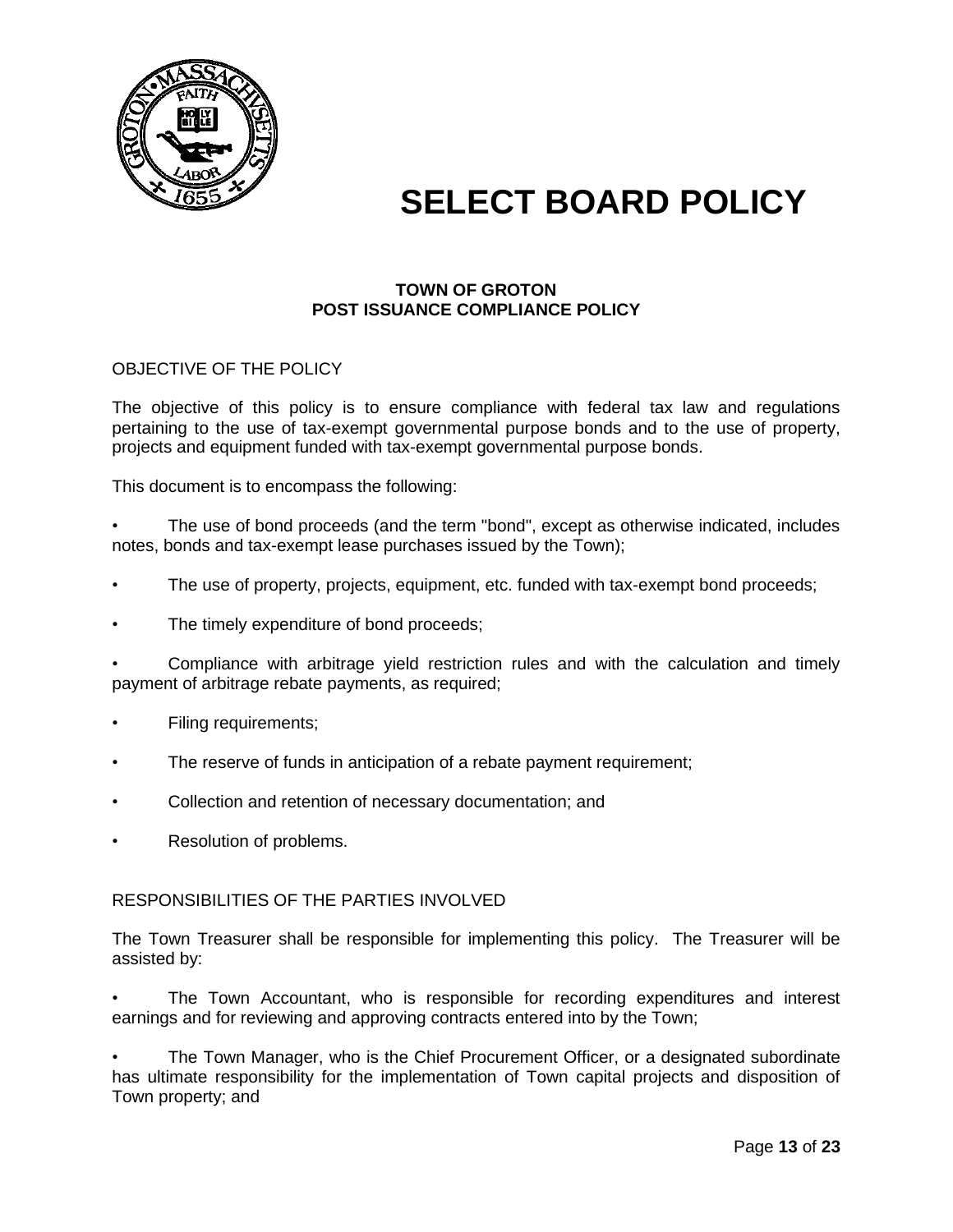

• The Chief Procurement Officer, if other than the Town Manager, who has the responsibility for procuring service and management contracts and overseeing the acquisition and disposition of Town property.

It is the Treasurer's responsibility to convey to each party the Treasurer's expectations as to their performance relating to project implementation, project expenditures, documentation, and information required by the Treasurer to remain in compliance with applicable tax law, Since all the responsible parties participate in the issuance of Town bonds, the Treasurer will provide direction to those responsible parties during the process of issuing bonds, at the time of the delivery of bond proceeds, and after the delivery of bond proceeds but prior to the final maturity of the bonds,

SCOPE OF THE POLICY AND PROCEDURES

The following sections outline the scope of the policy and procedures for which the Treasurer is responsible:

Use of bond proceeds and bond funded property -

It is the Treasurer's responsibility to monitor and ensure the proper use of bond proceeds and bond funded property.

The proper use of tax-exempt bond proceeds and the proper use of bond-funded property, projects, equipment, etc., (hereafter "property"), will be confirmed and documented through Bond Counsel's review prior to the issuance of tax-exempt bonds and will be addressed in the legal opinion issued by Bond Counsel and in the Tax Certificate (or Non-Arbitrage Certificate) prepared by Bond Counsel as part of the final bond transcript.

There are further requirements associated with the proper use of bond financed projects and of the use of bond proceeds included in the Massachusetts General Laws and in the regulations imposed by the Department of Revenue regulations. Although these requirements are not part of federal tax law, the requirements do dictate how bond funded property is to be disposed of or how it might be used in a manner other than originally contemplated.

The continued proper use of property funded with tax-exempt bond proceeds will be monitored by the Treasurer through an annual reminder of such to appropriate Town officials and through the review of any Town proposals considering the change in use of the property or Town procurements relating to such property. The procurement of service contracts, management contracts and leases for the limited use of Town property should also be reviewed by the Treasurer. The Treasurer will be responsible for managing any remedial actions, if required,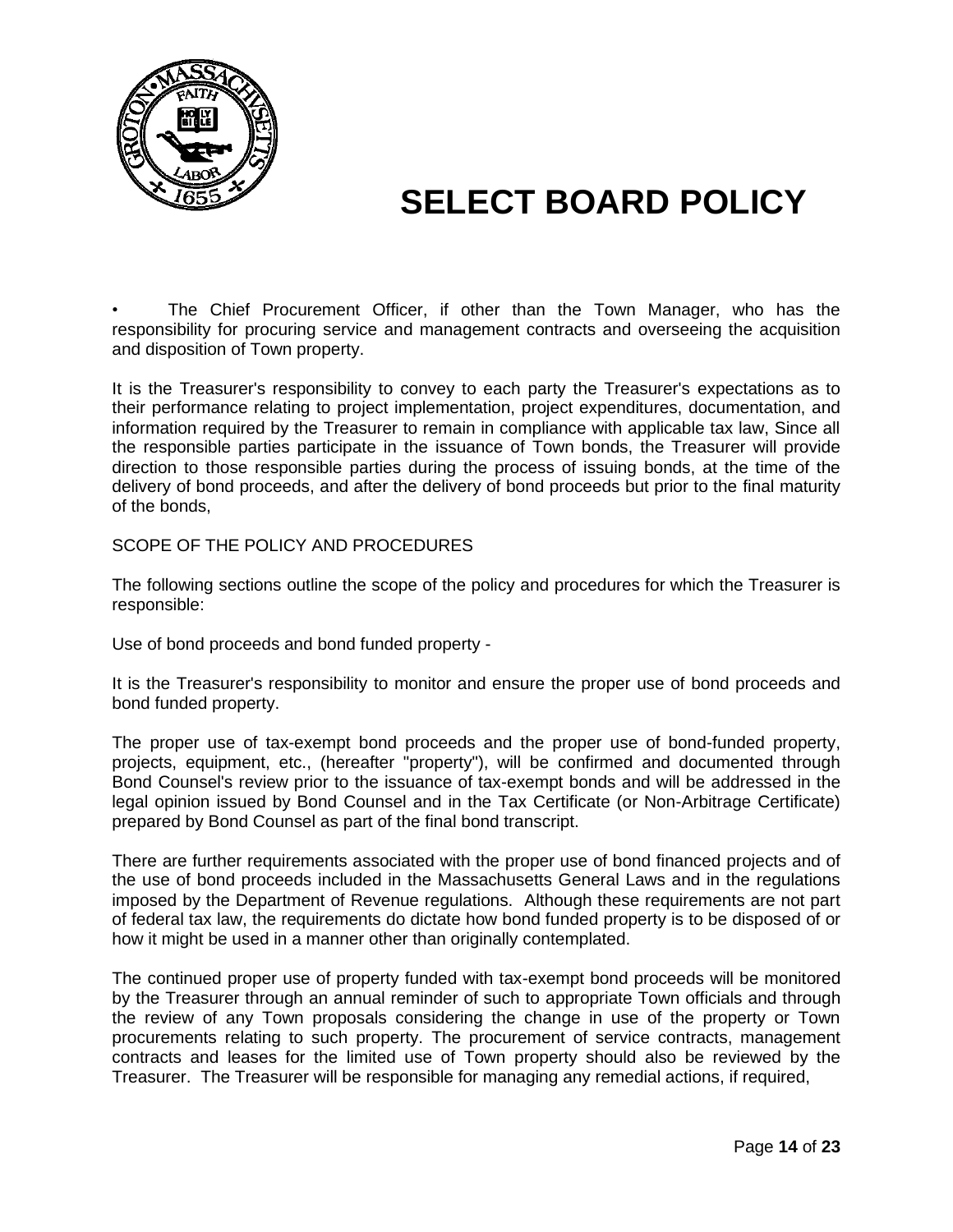

Timely expenditure of bond proceeds -

The Federal Tax Code sets explicit expectations relating to the expenditure of bond proceeds. There are certain "safe harbors" for small issuers. If expenditure expectations for small issuers are not met, the unexpended bond proceeds must be yield restricted. There are also expenditure thresholds to be satisfied for bonds issued where the Town cannot use the "small issuer" exemption. If these thresholds are not met, the Town may be required to rebate its positive arbitrage earnings to the Federal Treasury.

It is the responsibility of the Treasurer to review the expenditure requirements cited in the Tax Certificate and to monitor the expenditure of bond proceeds until all funds are expended.

Arbitrage yield restriction and rebate -

It is the responsibility of the Treasurer to manage yield restricted investments. It is the responsibility of the Treasurer to determine rebate exposure; to procure arbitrage calculation services; to make rebate payments, as required, to the Federal Treasury; and to prepare 8038-T forms for such purposes. It is also the responsibility of the Treasurer to reserve funds for such rebate payments, as appropriate, and to report the rebate liability to the Town's Independent Financial Auditor.

Filing requirements -

The proper filings of forms 8038-G and 8038-GC are essential with every tax-exempt financing. All 8038-G's and 8038-GC's are to be signed by the Town Treasurer. No other official in the Town is authorized to execute these forms.

It is the responsibility of the Treasurer to ensure rebate payments, if required, are made on a timely basis. Such payments must be made within 60 days of the maturity of a note; within 60 days of the fifth anniversary, and multiples thereof, of the issue of a bond; and within 60 days of the final maturity of a bond. The payment of a rebate is to be accompanied by and documented on the form 8038-T.

Documentation -

It is the responsibility of the Treasurer to ensure all proper documentation is produced and retained as required. Such documentation will include, but not necessarily be limited to, the following:

• Tax Certificates or Non-Arbitrage Certificates.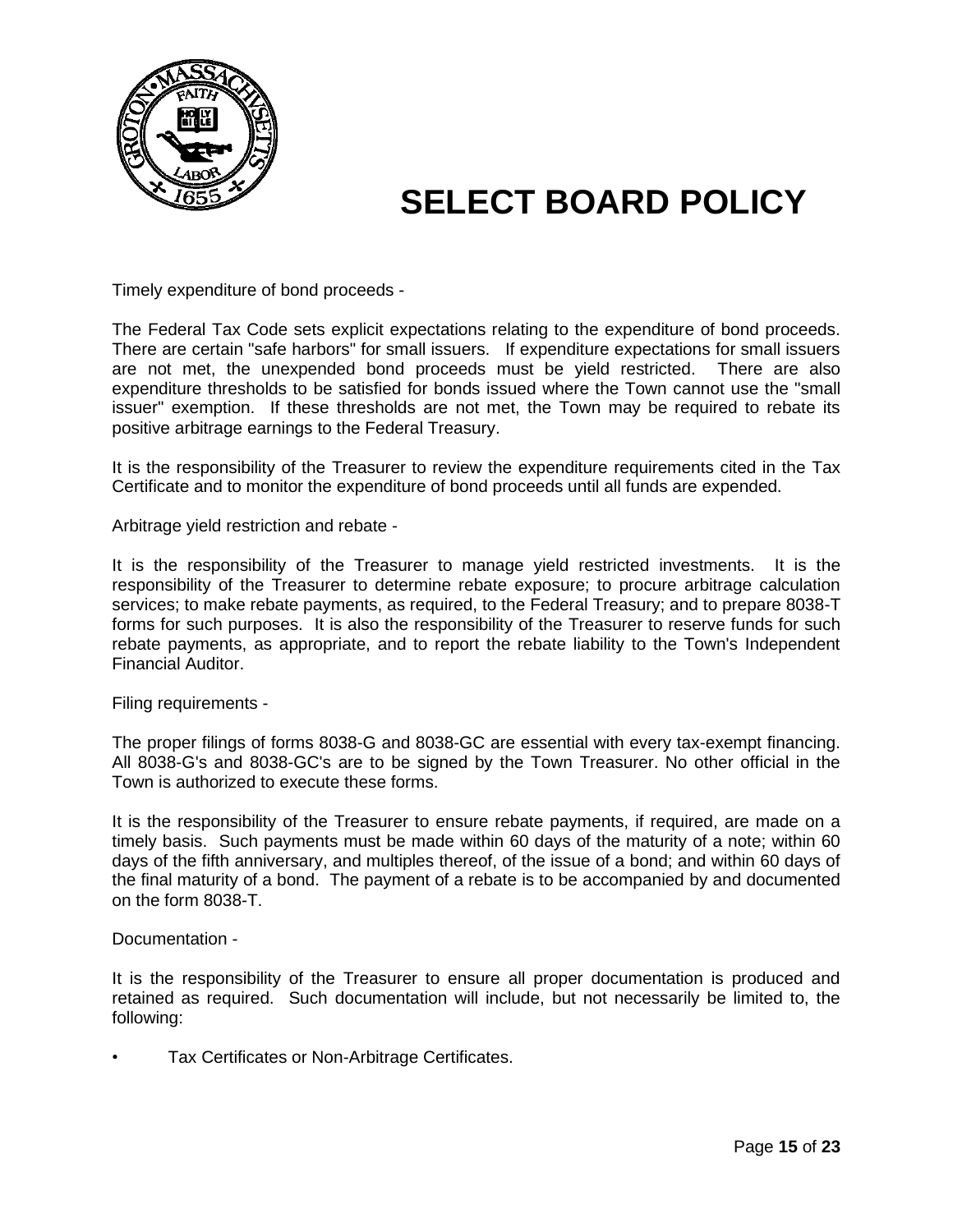

- Note and Bond transcripts.
- Form 8038-G's and 8038-GC's.
- Projected expenditure cash flows prepared for each financing prior to issue.
- The record of the expenditure of funds.
- The record of the investment earnings on unexpended bond proceeds prior to full expenditure.
- Yield restricted investments, as required.
- Rebate calculations, rebate payments, and Form 8038-T, as required.
- The list of projected tax-exempt financings during each calendar-year.
- Management contracts.

If a problem occurs -

It is the responsibility of the Treasurer to address violations associated with any tax-exempt financing when violations are discovered. The violation may be addressed through the Voluntary Compliance Agreement Program (VCAP). Alternatively, remedial action may be required under Section 1.141-12 of the Internal Revenue Service regulations. The Treasurer shall consult with the Town's Bond Counsel and/or Financial Advisor as appropriate.

#### PROCEDURES TO BE FOLLOWED BY THE TREASURER

The following procedures are to be followed by the Treasurer. Procedures to ensure proper use of tax-exempt funds:

In the process of preparing for a bond or note sale, the Treasurer will provide information to Bond Counsel pertaining to the proper use of the property being acquired with tax-exempt funds. Prior to the distribution of the Preliminary Official Statement, the Treasurer shall meet with appropriate Town officials, including at minimum the Town Manager and the Select Board, to review the information provided to Bond Counsel, to review the intended use of the bond proceeds and the property funded and to determine whether there are any contemplated uses of the property that might be inconsistent with the use of tax-exempt funds. The Treasurer shall document this meeting in a memorandum to file.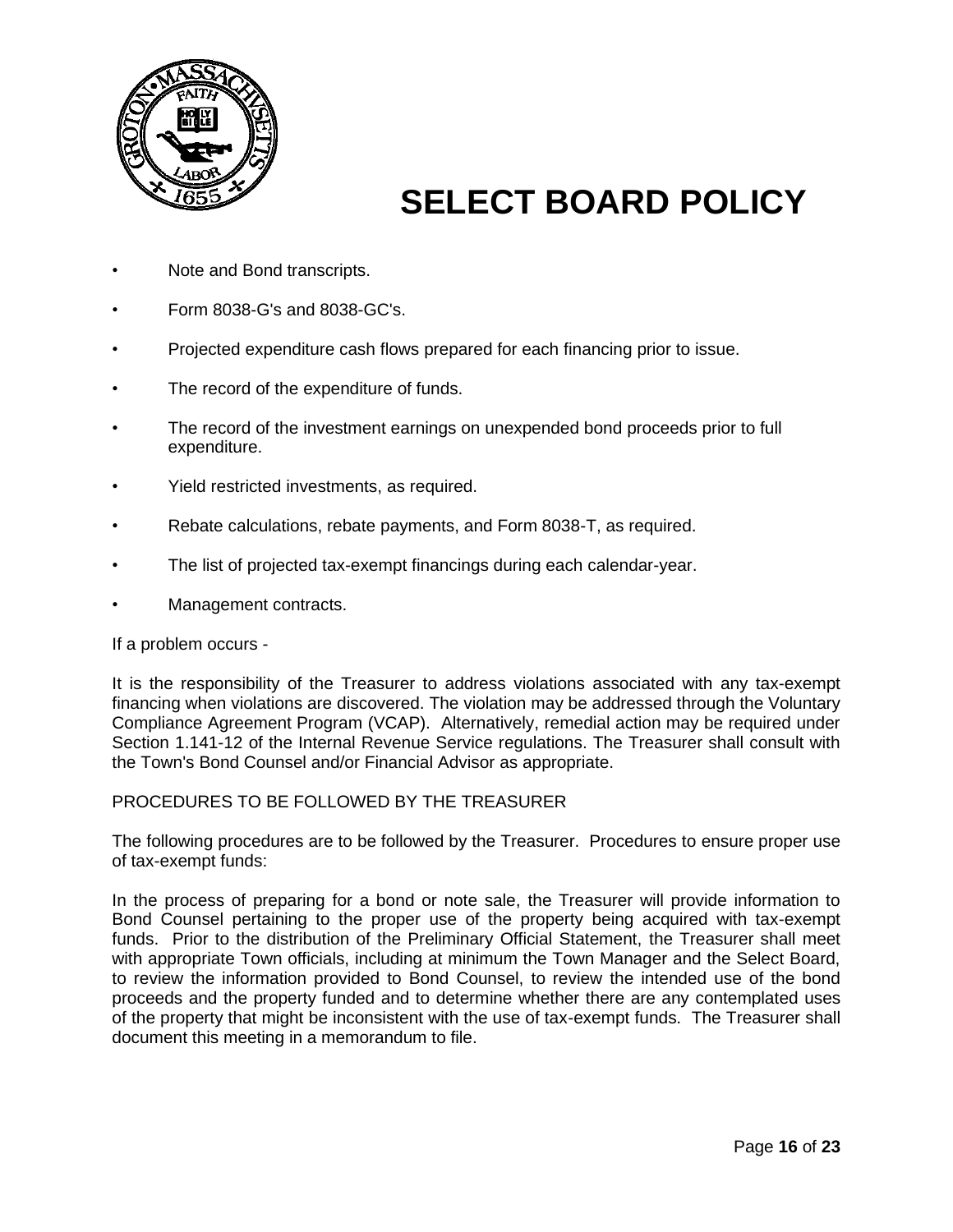

Procedures to ensure compliance with the use and expenditure of note and bond proceeds at the time of sale:

At the time of the sale of notes and bonds, it is assumed that the projected use of proceeds and the use of the property being funded are in compliance with the Federal tax code. It is reasonable to rely on the scrutiny of Bond Counsel and the documentation that accompanies each financing, based on the information provided to Bond Counsel.

With the completion of a financing, the Treasurer is to compile and maintain a separate file associated with the financing. This documentation will typically include the following:

The bids results, the final numbers, and the quantitative rationale for the use of credit enhancement.

• The transcript for the financing, which, at minimum, should include the tax certificate (non-arbitrage certificate). The tax certificate should include a description of use of funds, the identification of the expenditure test to which the bonds are subject, and the arbitrage yield.

• The form 8038-G or 8038-GC.

• The projected expenditure cash flow by purpose, as provided to Bond Counsel prior to the issuance of the bonds. The cash flow is to be for each purpose, projecting the expenditure of funds on at least a semi-annual basis, until all funds are expended. If the bonds are subject to certain expenditure thresholds, the cash flow should present the amount of proceeds that should be expended at each threshold. The cash flow should be adjusted to reflect an issue amount that might be in excess of the amount originally included in the cash flow (for example, a large original issue premium).

• Any other notes prepared by the Treasurer, as applicable, relating to the monitoring of the expenditure of funds and use of the property.

The Treasurer shall establish one or more bank accounts for the purposes funded to allow for the tracking of the expenditure of fund so it is necessary that the account documentation be able to show every payment made by amount and date and every credit of interest earnings by amount and date. If all the purposes are co-mingled in one account, there should be a separate recording of expenditures and investment earnings by purpose by the Town Accountant.

As required under the Massachusetts General Laws, all interest earnings shall be credited and released to the General Fund when earned.

All such account documentation should be maintained for six years after final maturity of bonds.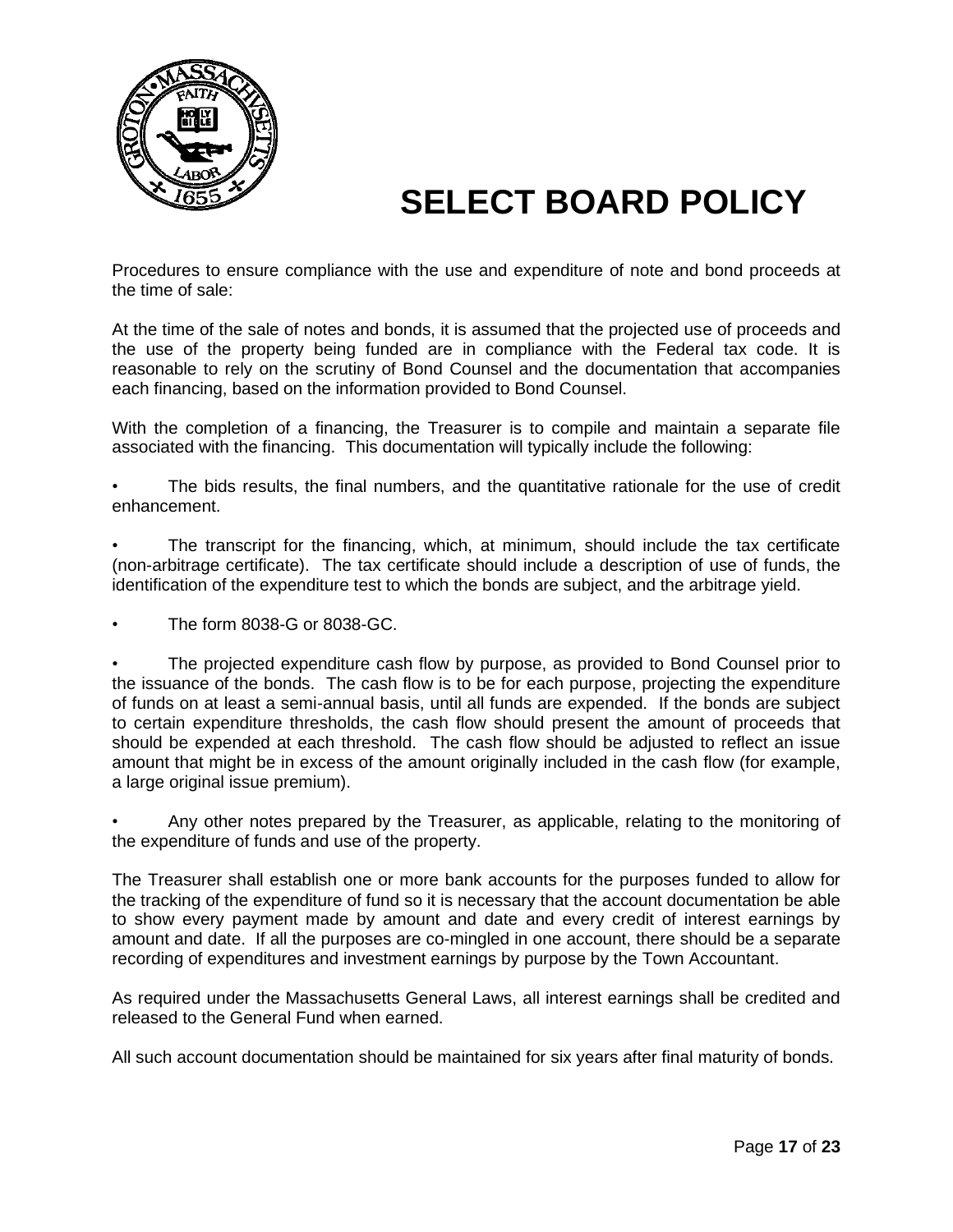

Procedures to monitor the rate of expenditure of bonds -

To monitor the expenditure of bond proceeds, the Treasurer shall perform the following review:

• At the end of each fiscal year, and within thirty days of the final maturity of any note or bond, the Treasurer shall review the expenditure account and check for compliance with the required expenditure thresholds.

• The Treasurer shall assess the likelihood of continued compliance with the expenditure thresholds, or if a threshold has not been met, assess the likelihood of positive arbitrage.

• If the Treasurer believes the expenditure thresholds have not been met and/or will not be met, and also expects there will be investment earnings in excess of the arbitrage yield, then the Treasurer is to reserve an amount estimated to represent a future rebate payment or, as applicable, to request an appropriation of Town Meeting for the rebate payment.

• The Treasurer is to continue to monitor expenditures at the end of each fiscal year, or at the maturity of an issue, until all funds are expended.

• If after the maturity of a note or bond, the Treasurer determines that a rebate is likely payable to the Federal Treasury, the Treasurer shall procure the services of a firm to calculate the rebate and thereafter make payment in a timely fashion.

Thus, in addition to the documentation compiled at the closing of the bond, the Treasurer shall add the following additional documentation:

- The record documenting expenditures until the next time a review is performed.
- As applicable, any rebate calculations performed.
- As applicable, any Forms 8038-T prepared.

When all the funds are expended, the Treasurer shall accumulate all appropriate documentation and retain it until six years after the final maturity of the financings that funded the property.

Procedures associated with the investment of bond proceeds -

Unless funds are subject to yield restriction, the Treasurer shall be responsible for the investment of bond proceeds as deemed appropriate. If investment contracts are purchased at the time of the delivery of bond proceeds, such contracts shall be procured under the scrutiny of Bond Counsel.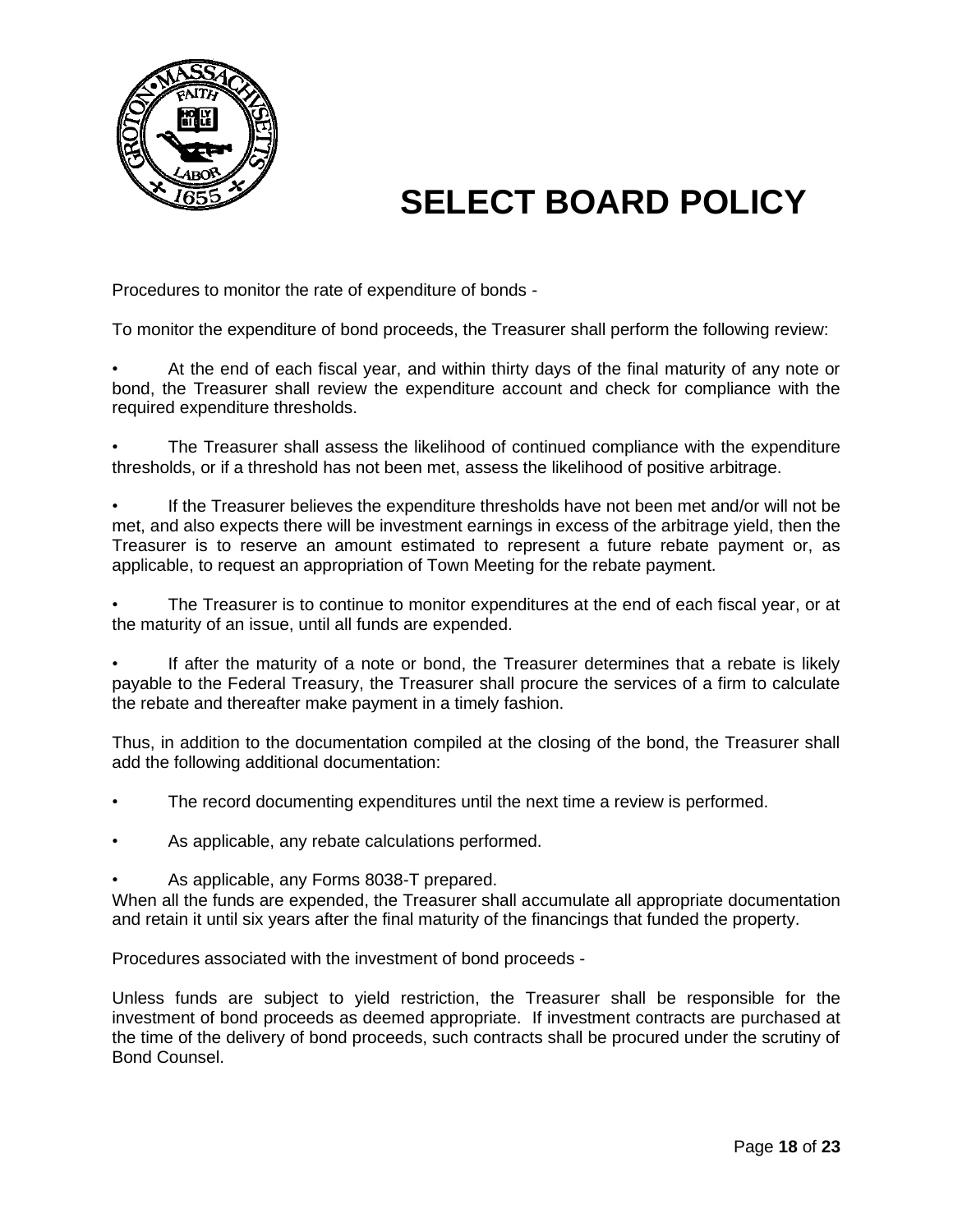

Procedures associated with procurement of investments associated with a bond issue -

It is the responsibility of the Treasurer to ensure other investments made relating to a bond issue (such as investments purchased to fund an escrow for a current or advance refunding) are procured in accordance with applicable tax regulations.

Procedures to ensure compliance with the use of service contracts and management contracts -

The Chief Procurement Officer shall forward all Requests for Proposals for service and/or management contracts for review by the Treasurer. The Treasurer shall provide appropriate direction to the Chief Procurement Officer relating to private activity issues associated with service and management contracts. As required, the Treasurer shall request advice from the Town's Bond Counsel and/or Financial Advisor.

Procedures to ensure compliance with lease purchases -

At the beginning of each fiscal year, the Treasurer shall inform all Town Department Heads and other Town officials that no lease purchase contracts are to be entered into without the approval of the Treasurer. In addition, the Treasurer shall inform them that the forms 8038-G and 8038- GC are only to be signed by the Treasurer.

Procedures to ensure compliance with the change of use of tax-exempt bond funded property -

At the beginning of each fiscal year, the Treasurer shall present a memorandum to the Town Manager, to the Town Accountant, and to Town Department Heads reviewing the expected proper use of bond funded property and requesting any information as to the possible change in use or disposition of property. At any time during the fiscal year, if there is a change in use or disposition of property contemplated, the Town Manager shall inform the Treasurer of the proposal. As needed, the Treasurer shall consult with Bond Counsel and/or the Town's financial advisor relating to such proposal.

In the case where change in use is subject to Town Meeting approval, the Town Manager shall forward all Town Meeting articles relating to the change in use or sale of Town tax-exempt bond funded property for review by the Treasurer. The Treasurer shall provide appropriate direction to the Chief Procurement Officer relating to issues associated with the change in use of taxexempt bond funded property. As required, the Treasurer shall request advice from the Town's Bond Counsel and/or Financial Advisor.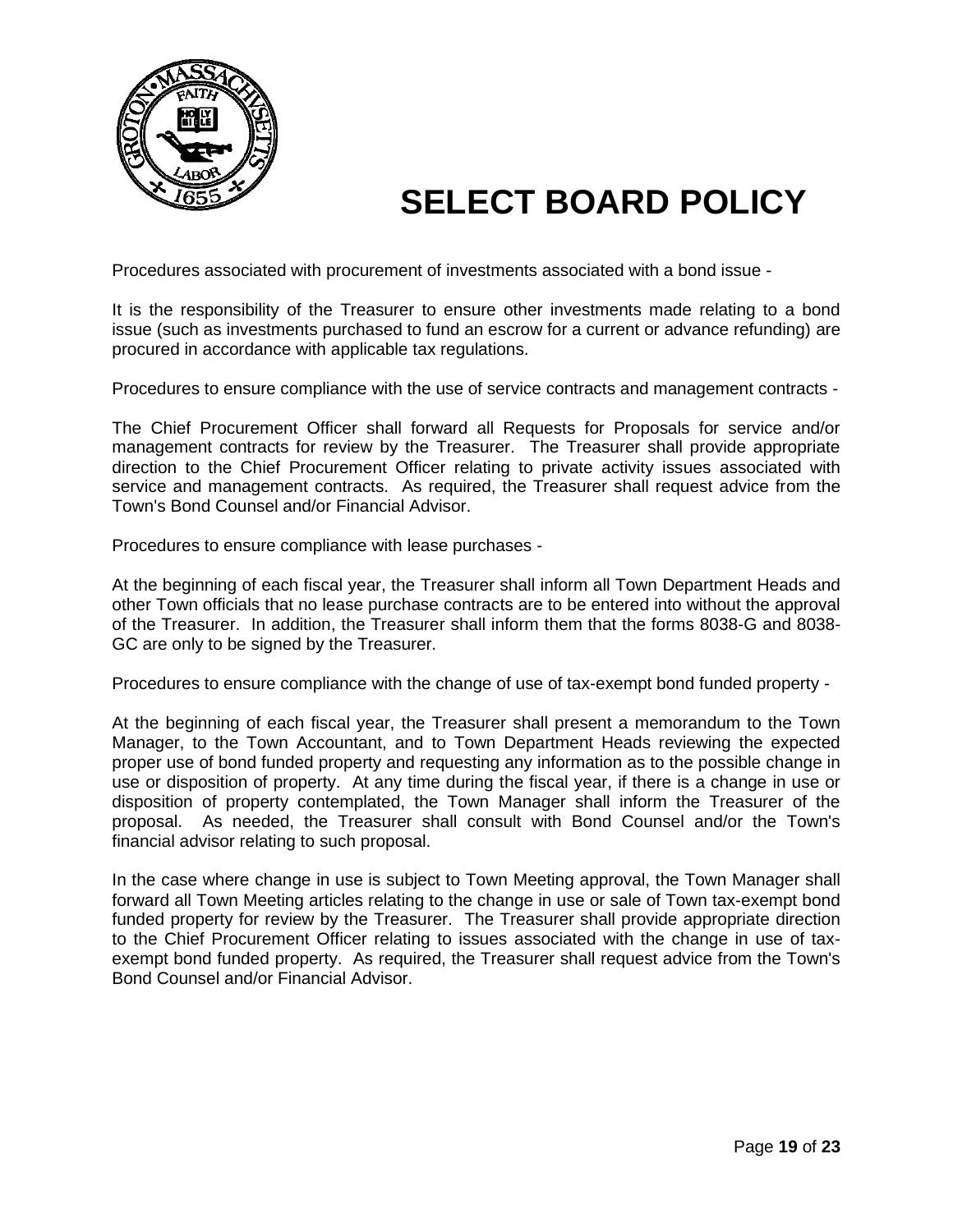

Procedures to project calendar year schedule of note and bond issues -

At the beginning of each calendar year, the Treasurer shall prepare and/or update a list of all projected tax-exempt financings issued and expected to be issued during the then current calendar year. This record shall document representations made by the Town relating to the small issuer safe harbor status and/or the Bank Qualification of tax-exempt issues of the Town. At the beginning of the following fiscal year, the Treasurer shall review the list of financings and shall revise it accordingly.

Documentation attached hereto -

The following documentation is attached to assist in the direction, training, etc., of those parties identified with responsibilities:

- IRS Publication 4078, Tax-exempt Private Activity Bonds
- IRS Publication 4079, Tax-exempt Governmental Bonds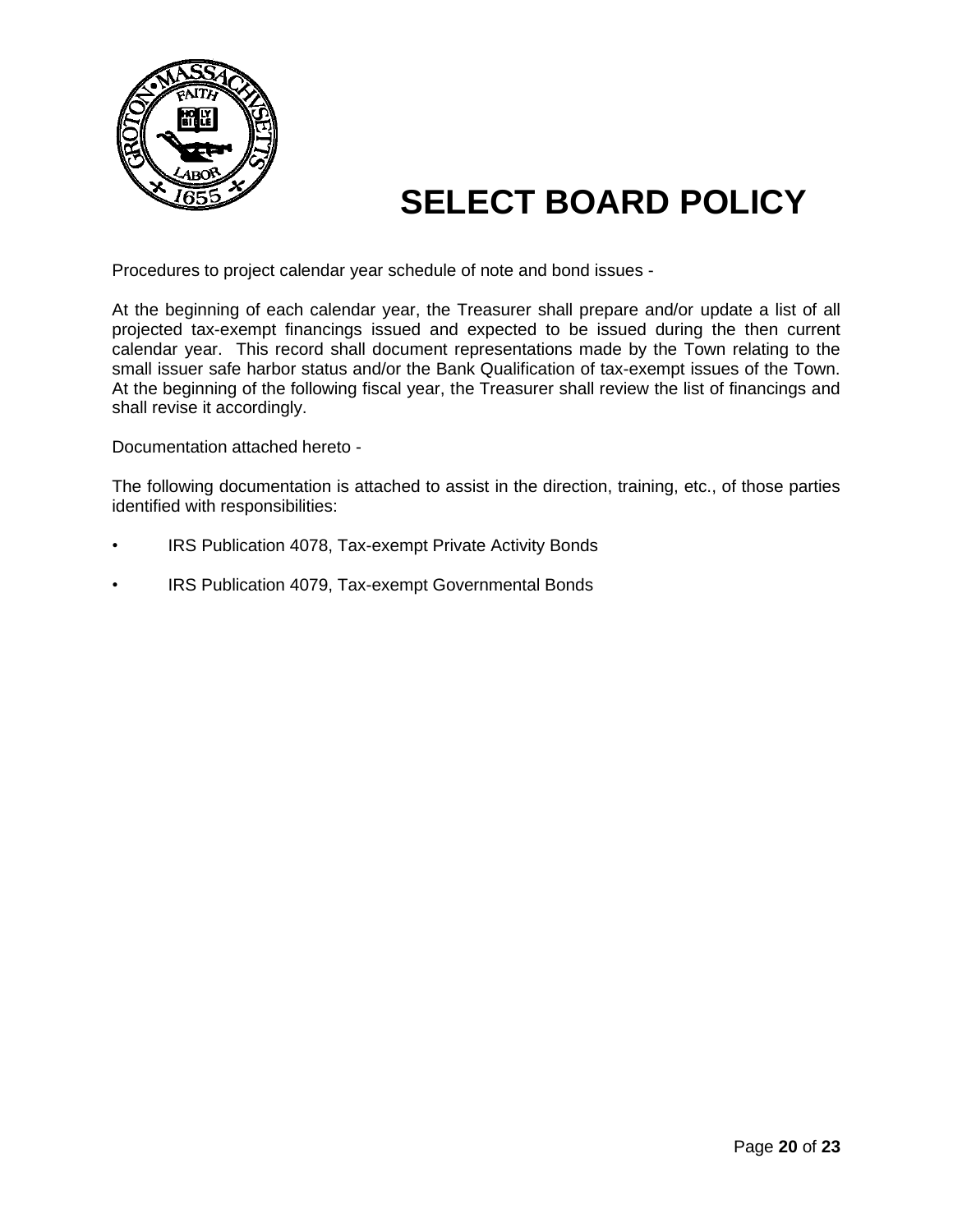

#### **Town of Groton Investment Policy**

**Introduction** 

Massachusetts General Laws, Chapter 44, Section 55B requires the municipal treasurer to invest all public funds except those required to be kept uninvested for the purpose of immediate distribution. These guidelines are intended to further the objective of securing the highest return that is consistent with safety of principal while meeting the daily cash requirements for the operation of Town's business, according to the following objectives:

Safety of principal is the foremost objective of the investment program. Investments will be undertaken in a manner that seeks to ensure the preservation of capital through the mitigation of credit risk and interest rate risk. These risks shall be lessened by diversification and prudent selection of investment of the security issuer or backer. Interest rate risk is the risk that the market value of the security will fall due to changes in general interest rates. Liquidity is the next most important objective. The overall investment portfolio shall remain sufficiently liquid to meet all operating requirements that may be reasonably anticipated. Since all possible cash demands cannot be anticipated, the treasurer shall carry out investment activities in a manner that provides for meeting unusual cash demands without the liquidation of investments that could result in forfeiture of accrued interest earnings, and loss of principal in some cases. Yield is the third, and last, objective. Investments shall be made so as to achieve the best rate of return, taking into account safety and liquidity constraints, as well as all legal requirements.

#### Investment Instruments

The Treasurer shall negotiate for the highest rates possible, consistent with safety principles, avoiding uncollateralized investment products. Unsecured bank deposits of any kind will be limited to no more than 1% of an institution's assets and no more than 10% of the Town's cash.

#### **Diversification**

Diversification should be interpreted in two ways: In terms of maturity, as well as instrument type and issuer. The diversification concept should include prohibition against over concentration of maturities, as well as concentration in a specific institution. With the exception of U.S. Treasuries or agencies, no more than 10% of the Town's investments should be invested in a single financial institution, except with the prior approval of the Town Manager and Select Board.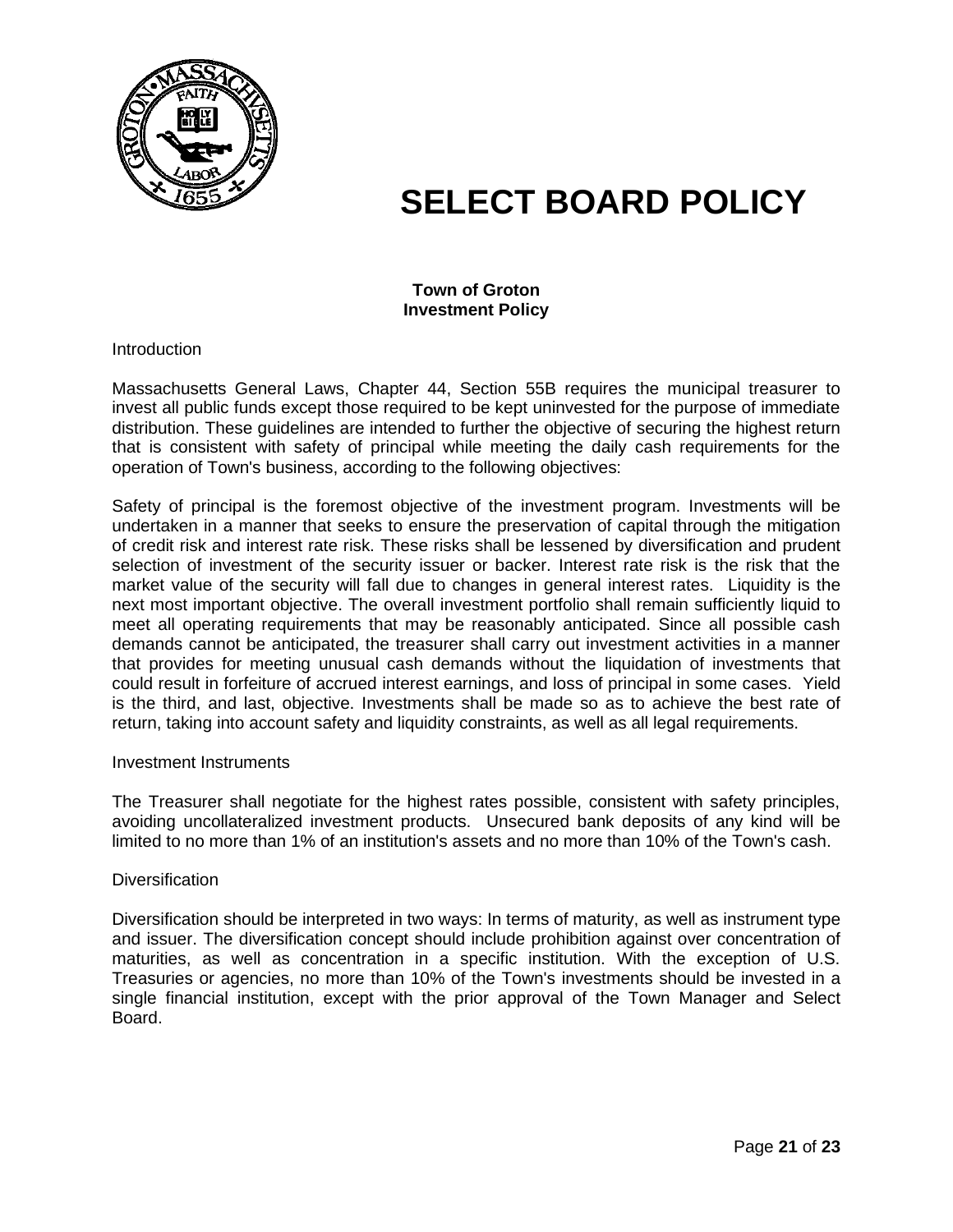

Authorization

The Treasurer has authority to invest the Town's funds, subject to the statutes of the Commonwealth cited above.

**Ethics** 

The Town Treasurer (and Assistant Treasurer) shall refrain from any personal activity that may conflict with the proper execution of the investment program or which could impair ability to make impartial investment decisions. Said individuals shall disclose to the Town Manager any material financial interest in financial institutions that do business with the Town. They shall also disclose any large personal financial investment positions or loans that could be related to the performance of the Town's investments.

Relationship with Financial Institutions

Financial institutions should be selected first and foremost with regard to safety. The Town should subscribe to and use one or more of the recognized bank rating services, such as Veribanc or Sheshunoff. Brokers should be recognized, reputable dealers. The Town shall require any brokerage houses and broker/dealers, wishing to do business with the municipality, to supply information and references sufficient to assure entering into a banking relationship.

The Investment of Trust Funds and Bonds Proceeds

Scope

This section of the policy applies only to funds that could be invested long-term (i.e. bond proceeds, trust funds and stabilization funds).

#### Bond Proceeds

Investment of Bond proceeds is governed by the same restrictions as general funds, with the additional caveat of arbitrage regulations.

#### Trust Funds

Trust Funds may be co-mingled and invested in any instruments allowed by Legal List issued by the Banking Commissioner. Each trust fund must be accounted for separately.

#### Stabilization Funds

The Stabilization Fund shall not exceed ten percent of the equalized valuation of the Town, and any interest shall be added to and become a part of the fund.